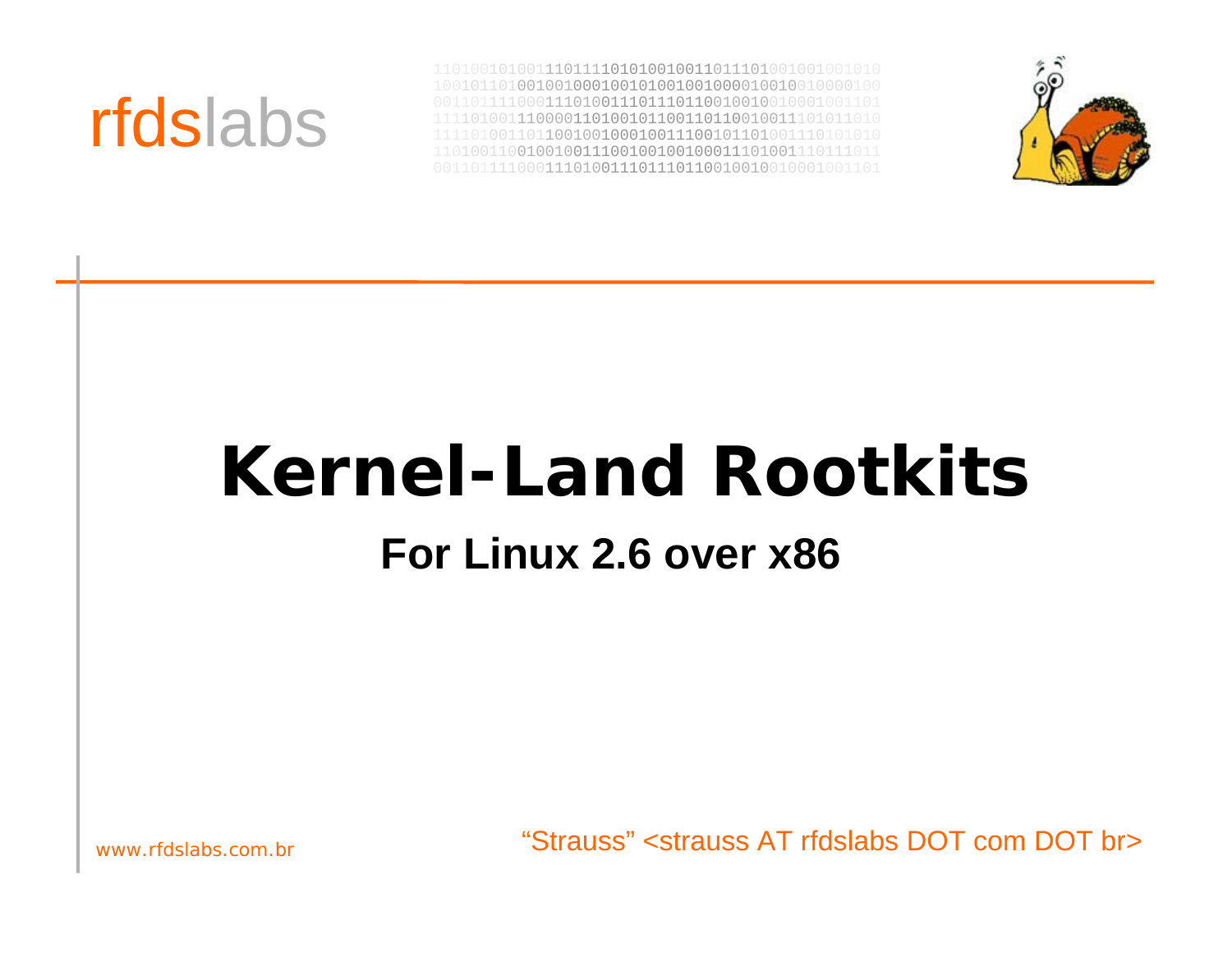



**Agenda**

- Rootkits In Brief
- Why This Presentation? (or "How It All Started...")
- Hooking System Calls In Linux 2.6
- Meeting Our Enemy/Friend (whose side are you on, anyway?)
- Meeting Our Friend/Enemy
- <Insert Surprise Here>
- •References
- Kudos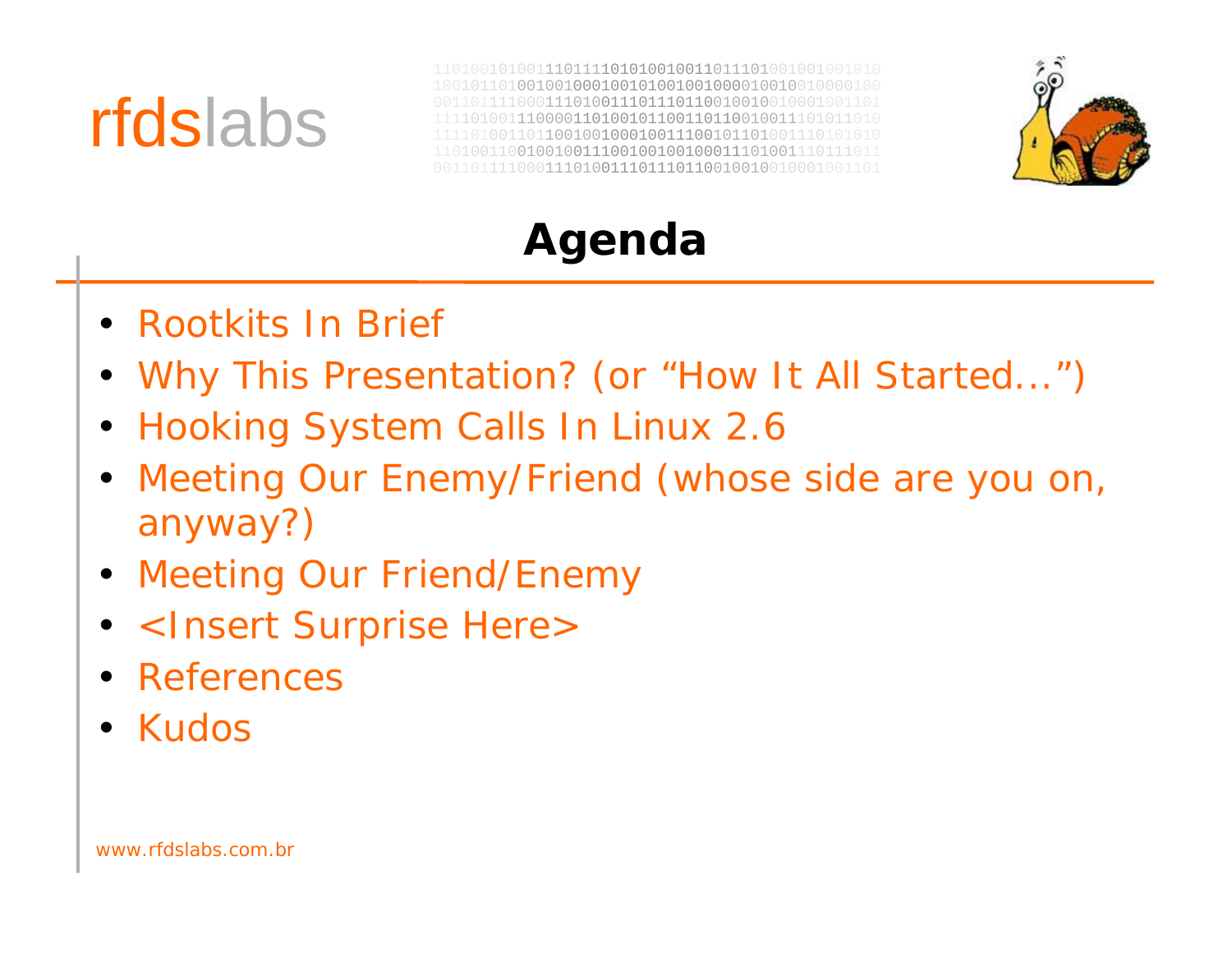



### **Rootkits In Brief - Foundations**

- Taken from Wikipedia's wise words
	- "A **rootkit** is a set of software tools intended to conceal running **processes**, **files** or system data from the **operating system**… Rootkits often modify parts of the operating system or install themselves as **drivers** or **kernel modules**. "
- In other (less wise) words:
	- "Rootkits are things that malicious hackers use when they're root to help'em to stay this way"
	- ...and sometimes to enforce DRM [1]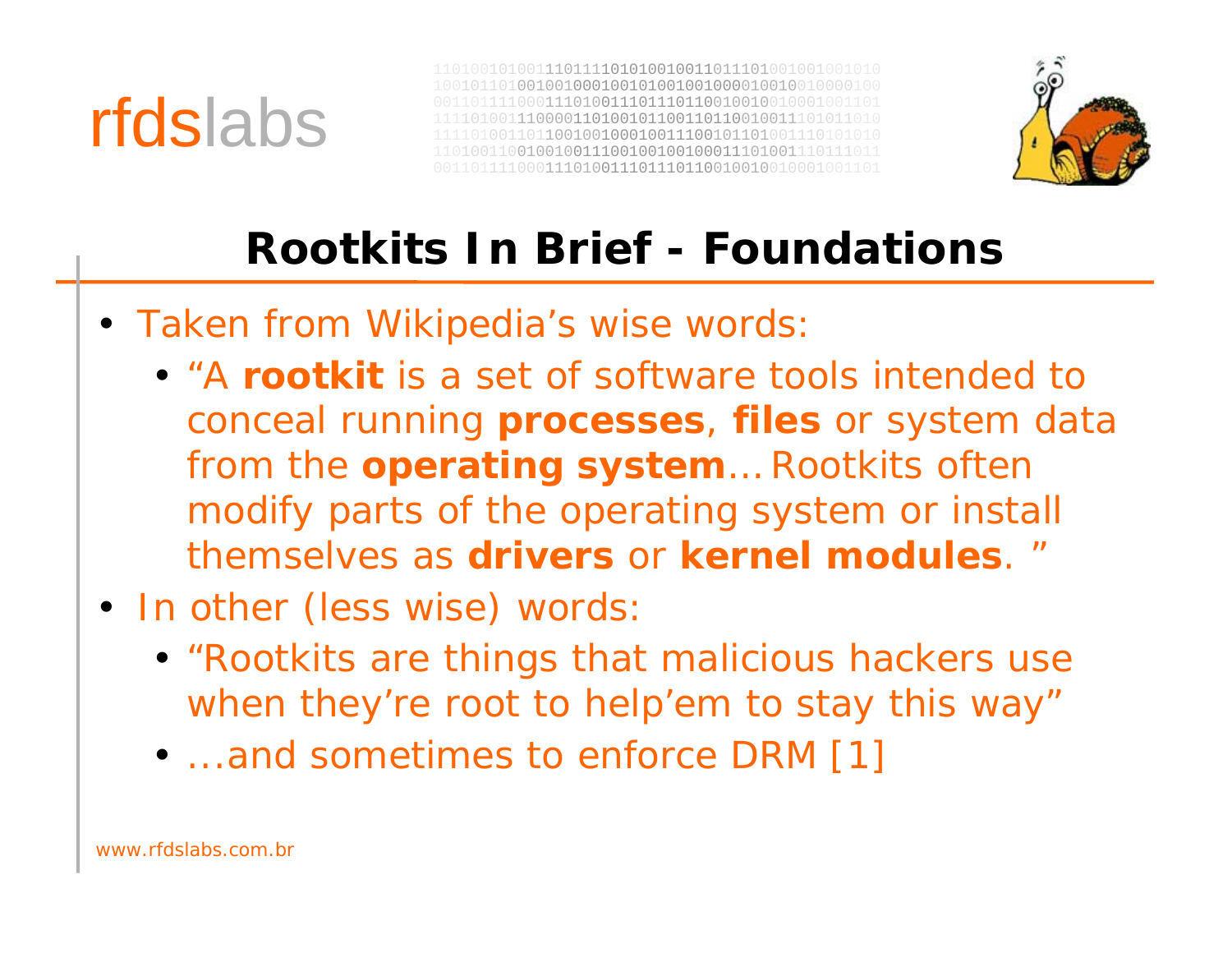



### **Rootkits In Brief – (User/Kernel)-Land**

- User-Land Rookits...
	- ...run from user-space applications and
	- rely on process infection, binary patching, library-level syscall hooking, etc
- **Kernel-Land** Rootkits...
	- ...run from inside the kernel
	- modify kernel structures, hook system calls at the lowest level, and have little interaction with user-space programs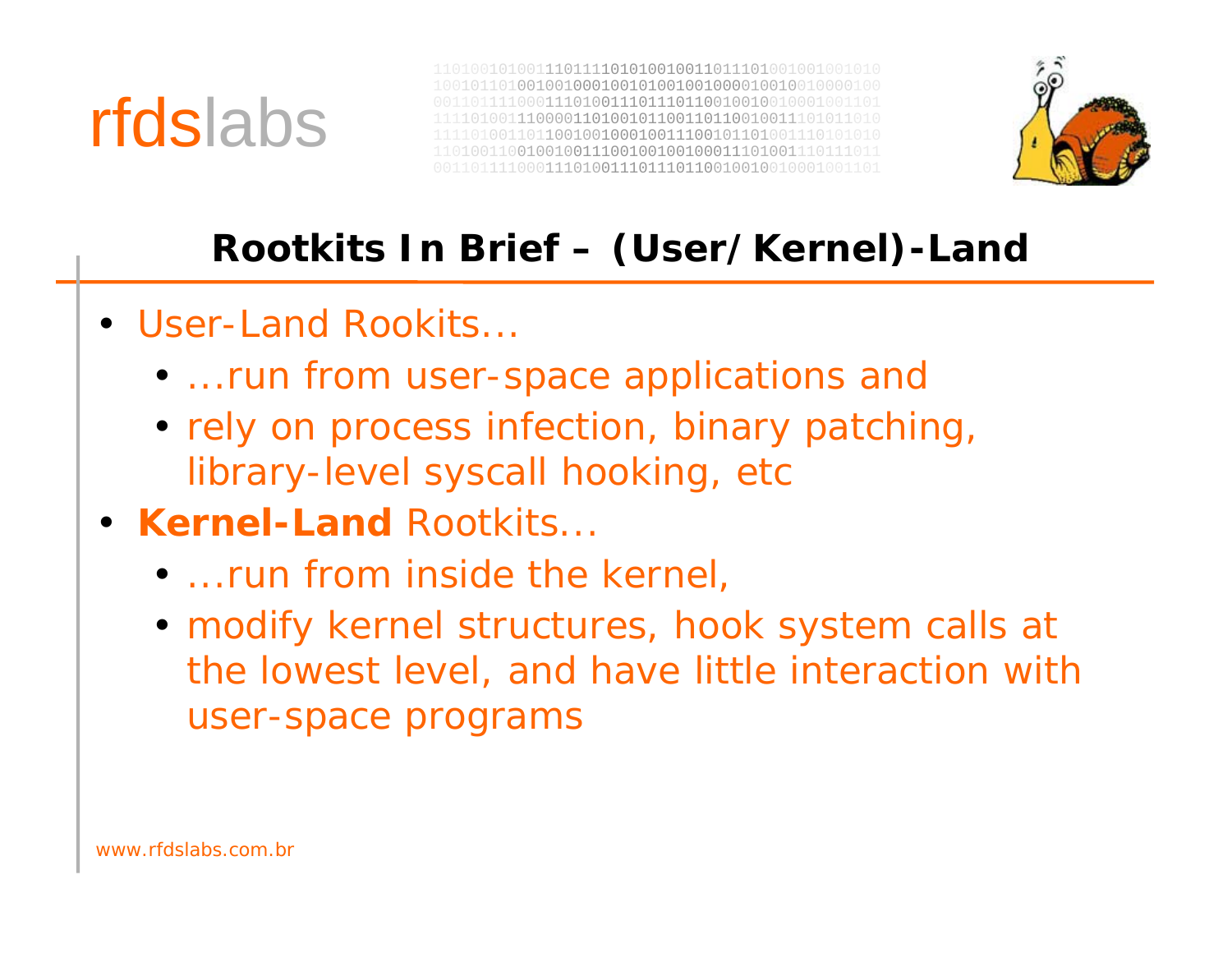



### **Rootkits In Brief – Newest Directions**

- Virtualised rootkits
	- Blue Pill [2]
	- SubVirt [3]
- PCI/BIOS rootkits [4]
- God knows what's next...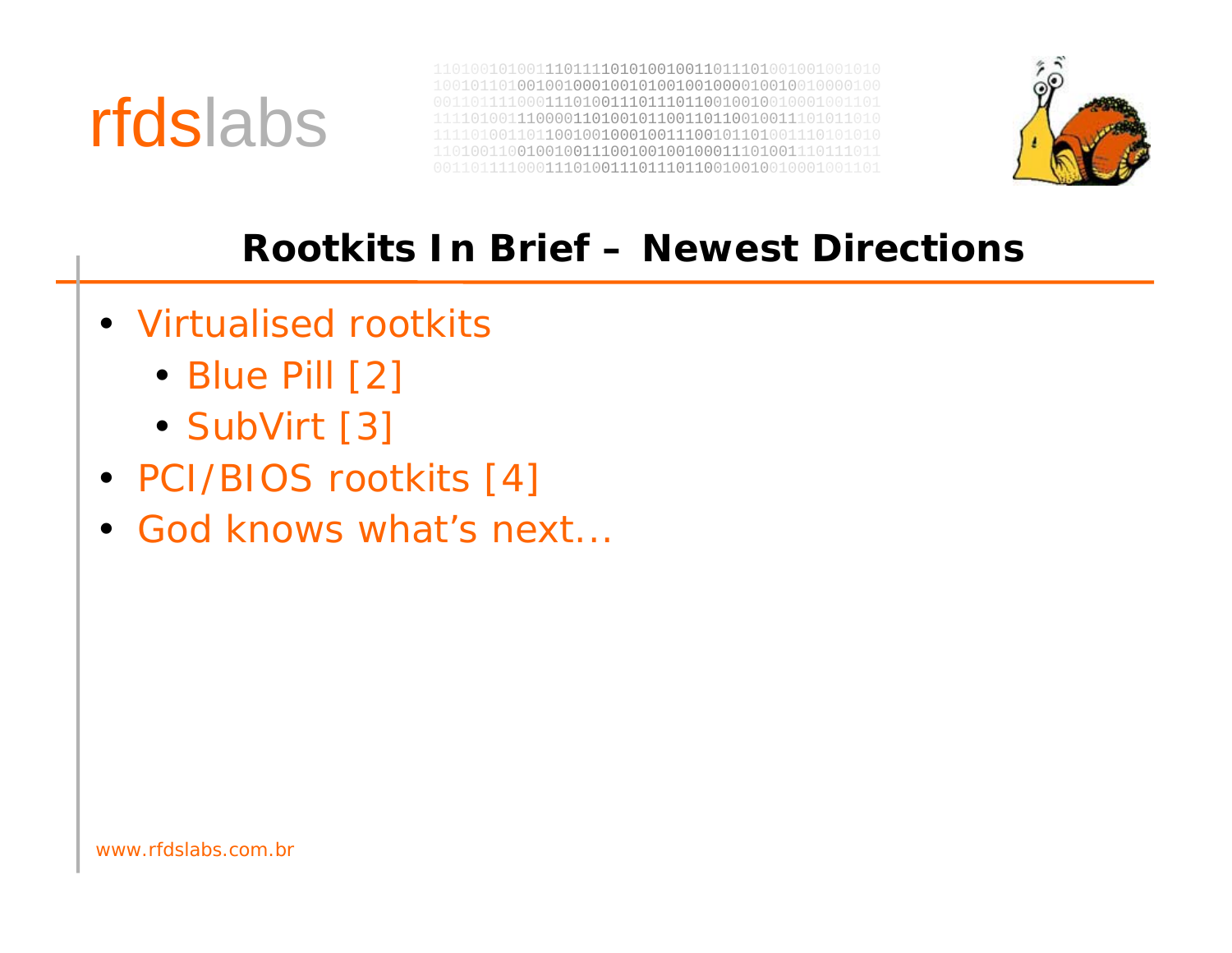



### **Rootkits In Brief – Win vs. Linux**

- Windows
	- Rootkits: HackerDefender, HE4Hook, FU(To)...
	- Anti-Rootkits: RootkitRevealer, klister, GMER...
- • **Linux**:
	- Rootkits: SucKIT, Adore, SSHEater...
	- Anti-Rootkits: St. Jude/St. Michael, rkhunter, chkrootkit...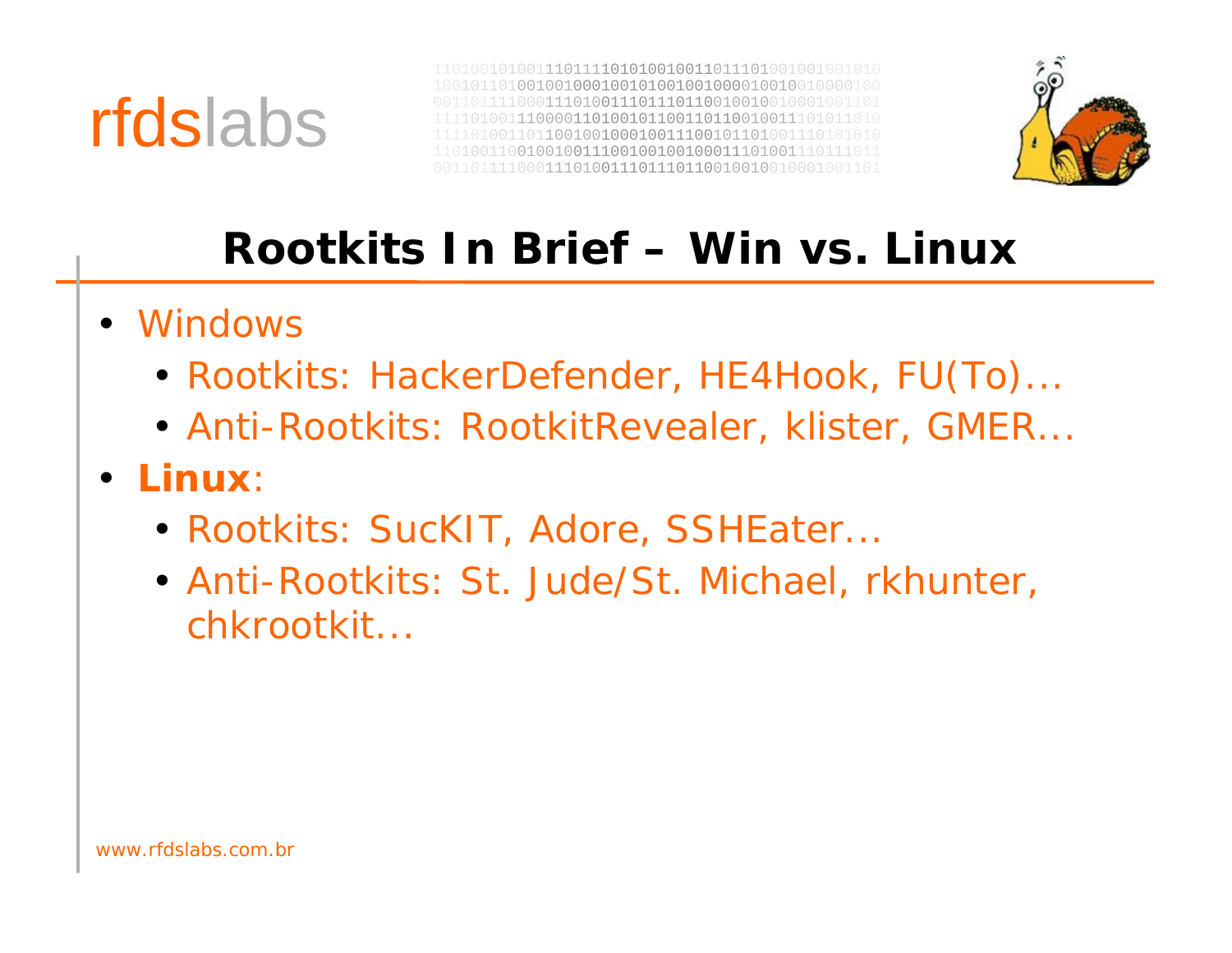



### **Rootkits In Brief – Linux Kernel-Land RKs**

- Popularized since THC's paper[5]
- Written as Linux Kernel Modules (LKMs)
	- Ring0
	- Extensive kernel AP
	- And, obviously, kernel source-code available
- Tipically, heavily relied on system call hooks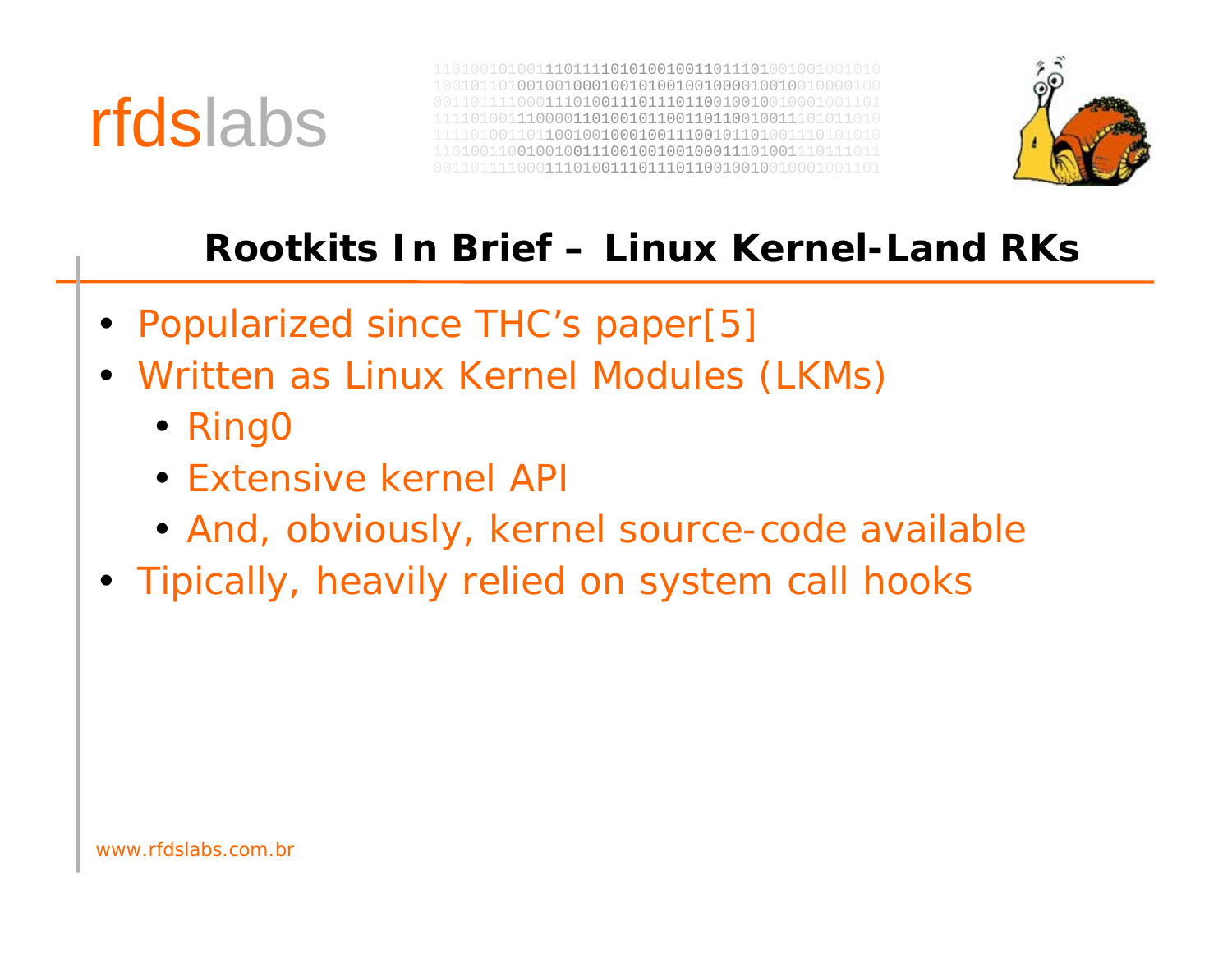





## **Why This Presentation?**

- Not many kernel-level rootkits for Linux 2.6
	- As the time of writing, 5 publicly available [6]
	- After 3 years since its release
- Why?
	- Amongst many possible reasons, the inability of hooking system calls
	- Previous kernels used to export the variable 'sys\_call\_table[]', 2.6 doesn't
	- No hook, no fun (usually)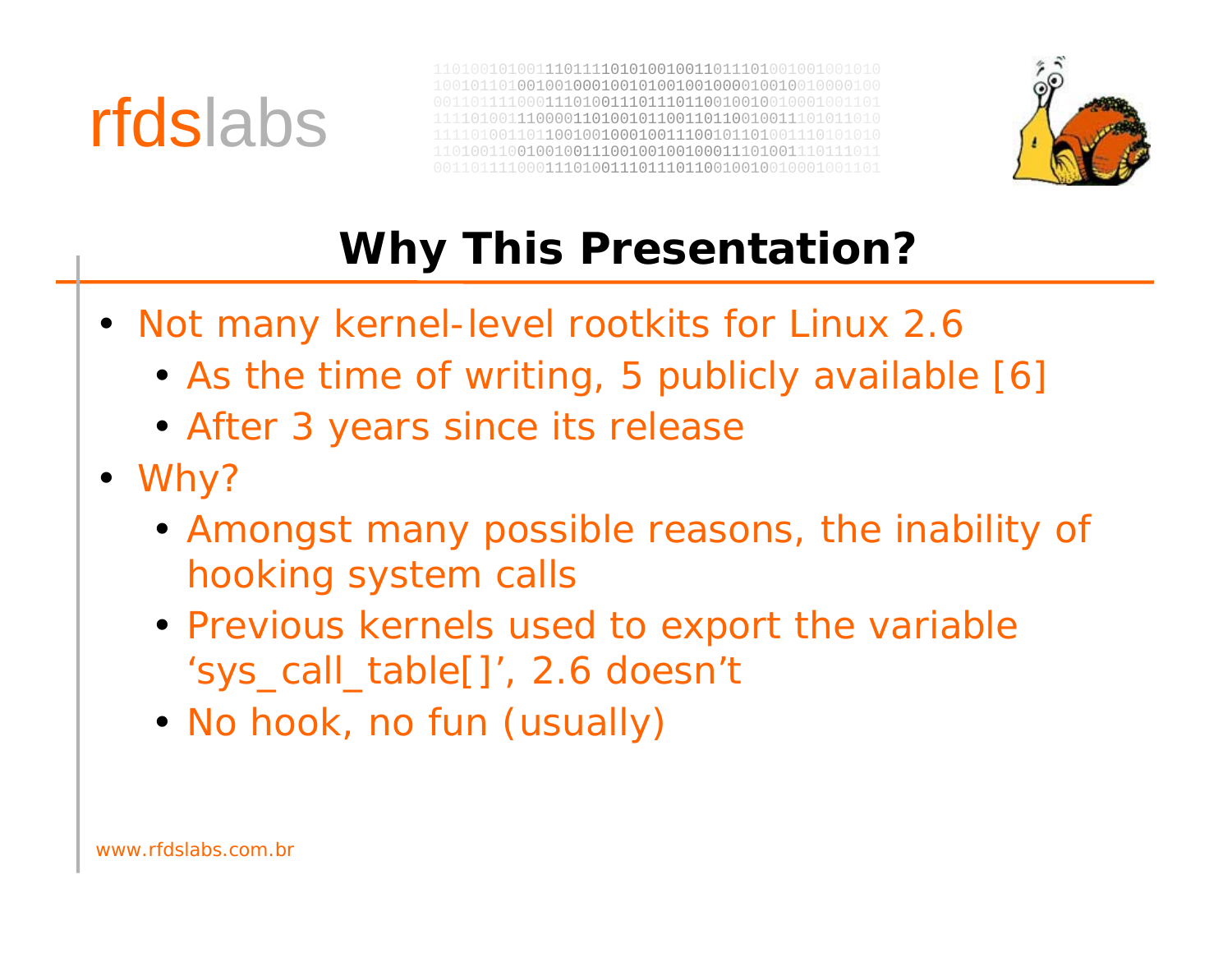



## **Why This Presentation? (2)**

- However, there's a trick that can be used get around this [7]
- This presentation discusses
	- This trick
	- Possible counter-measures
	- Easy writing a rootkit just by assembling publicly available pieces of code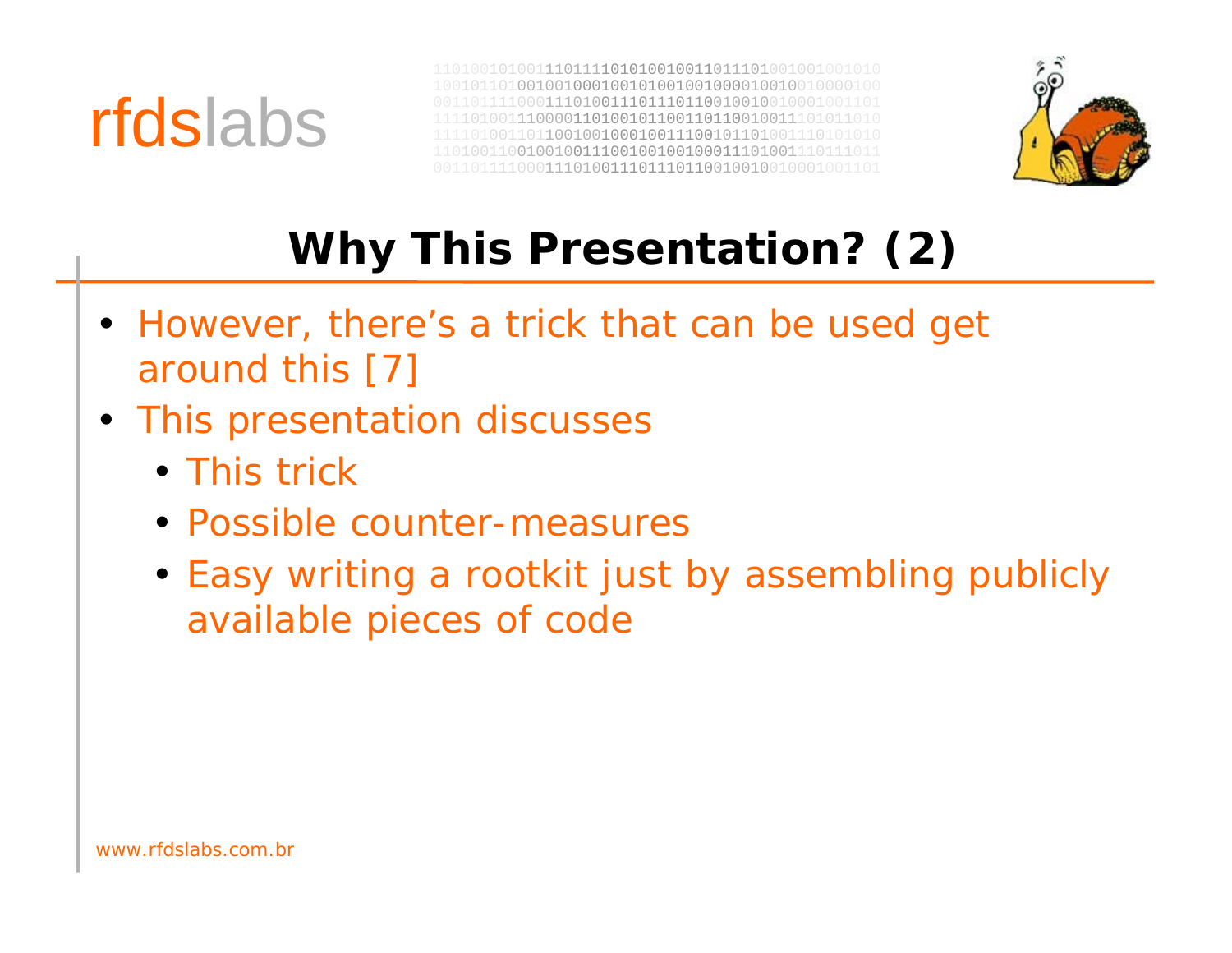



### **Hooking System Calls In Linux 2.6**

• Historically, LKM-based rootkits used the 'sys\_call\_table[]' symbol to perform hooks on the system calls

 $sys\_call\_table[$   $\_NR\_open]$  = (void \*) my\_func\_ptr;

- However, since sys\_call\_table[] is not an exported symbol anymore, this code isn't valid
- We need another way to find 'sys\_call\_table[]'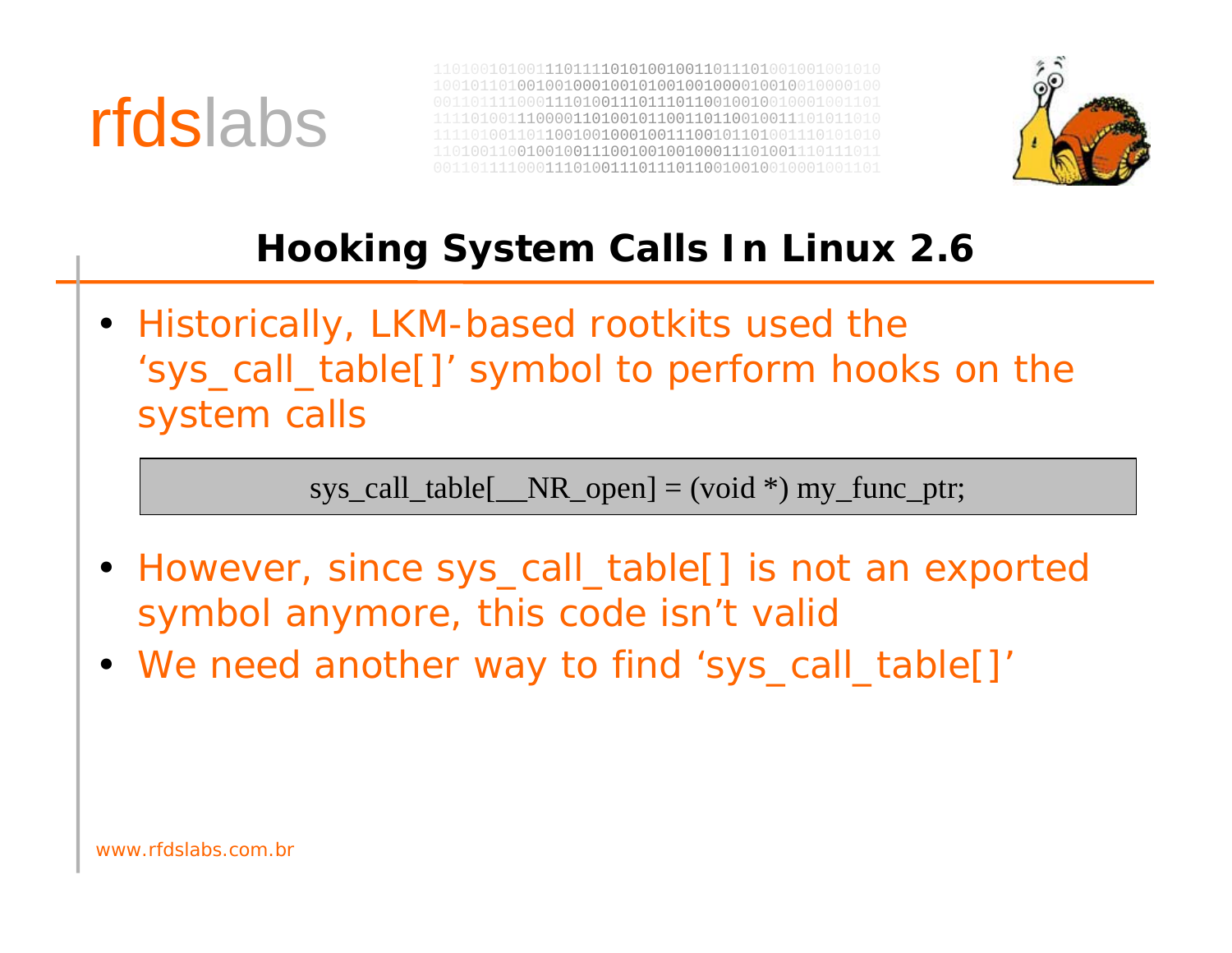



### **Hooking System Calls In Linux 2.6 (2)**

• The function 'system\_call' makes a direct access to 'sys\_call\_table[]' (arch/i386/kernel/entry.S:240)

call \*sys call table(,%eax,4)

•In x86 machine code, this translates to:

 $0$ xff  $0x14$   $0x85$  <addr4> <addr3> <addr2> <addr1>

• Where the 4 'addr' bytes form the address of 'sys\_call\_table[]'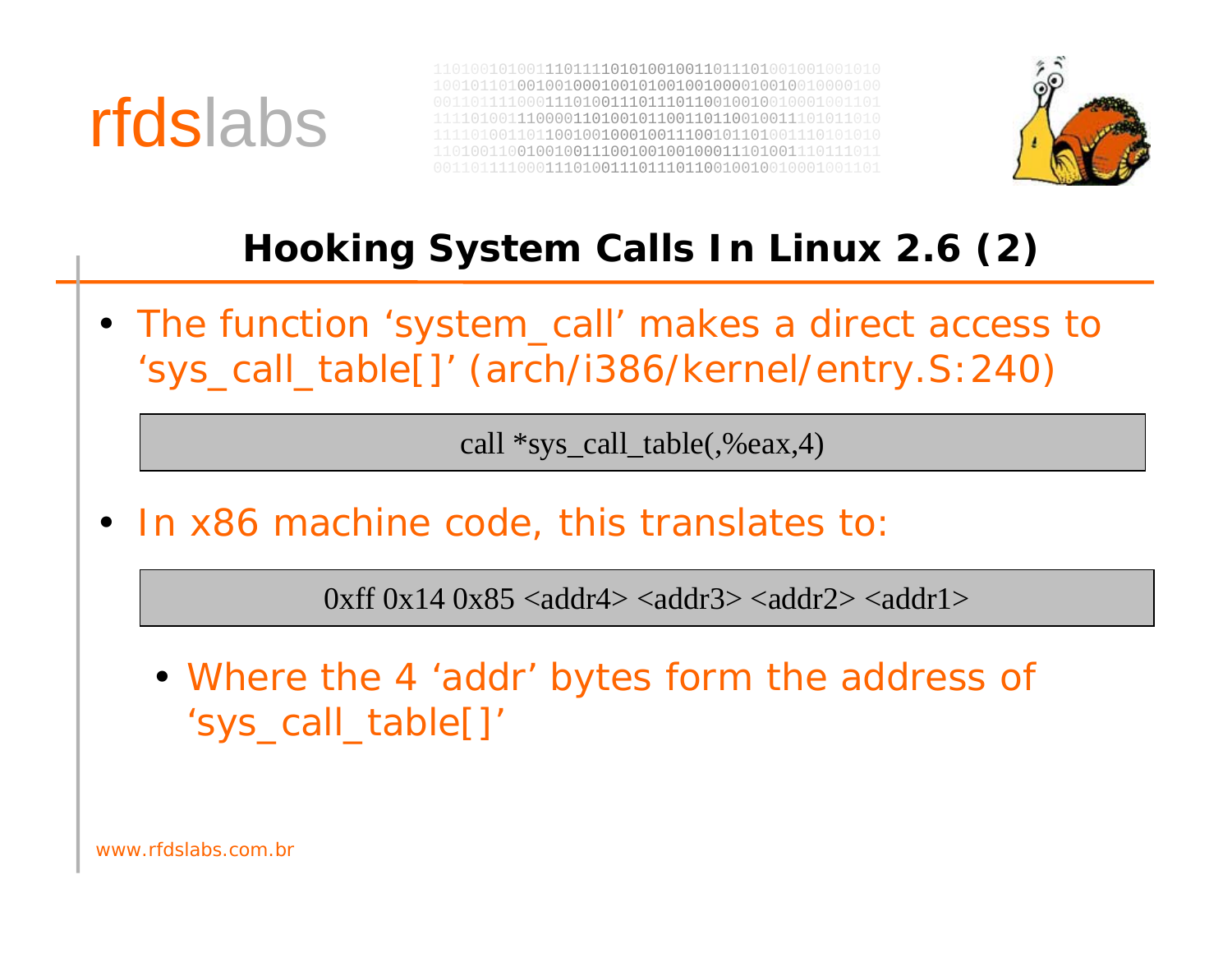



### **Hooking System Calls In Linux 2.6 (3)**

- So, what we must do is search the code in 'system\_call' for this fingerprint
	- Author's note: Notice this is a much more relevant concept than a simple syscall hooking technique. It means that, given a fine set of code 'fingerprints', any private symbol can be unhidden in runtime starting from the main entry point or another public (or otherwise known) symbol deeper in the control-flow tree. It's an invalidation to Information Hiding.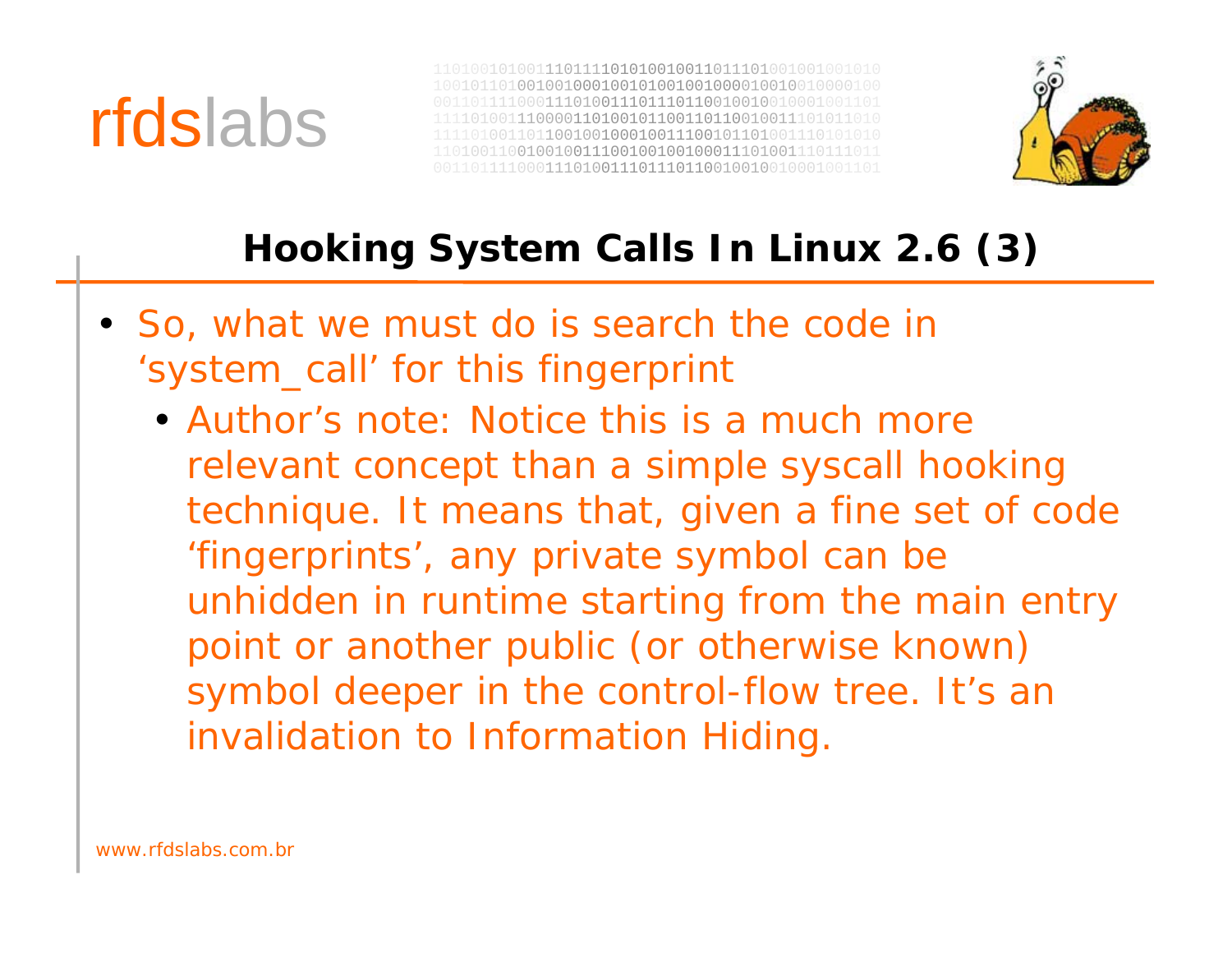



### **Hooking System Calls In Linux 2.6 (4)**

- Problem: 'system\_call' is not exported too
	- It's not, but we can discover where it is!
- 'system\_call' is set as a trap gate of the system (arch/i386/kernel/traps.c:1195):

set\_system\_gate(SYSCALL\_VECTOR,&system\_call);

- • In x86, this means that its address is stored inside the Interrupt Descriptor Table (IDT)
- •The IDT location can be known via the IDT register (IDTR)
- • And the IDTR, finally, can be retrieved by the SIDT (Store IDT) instruction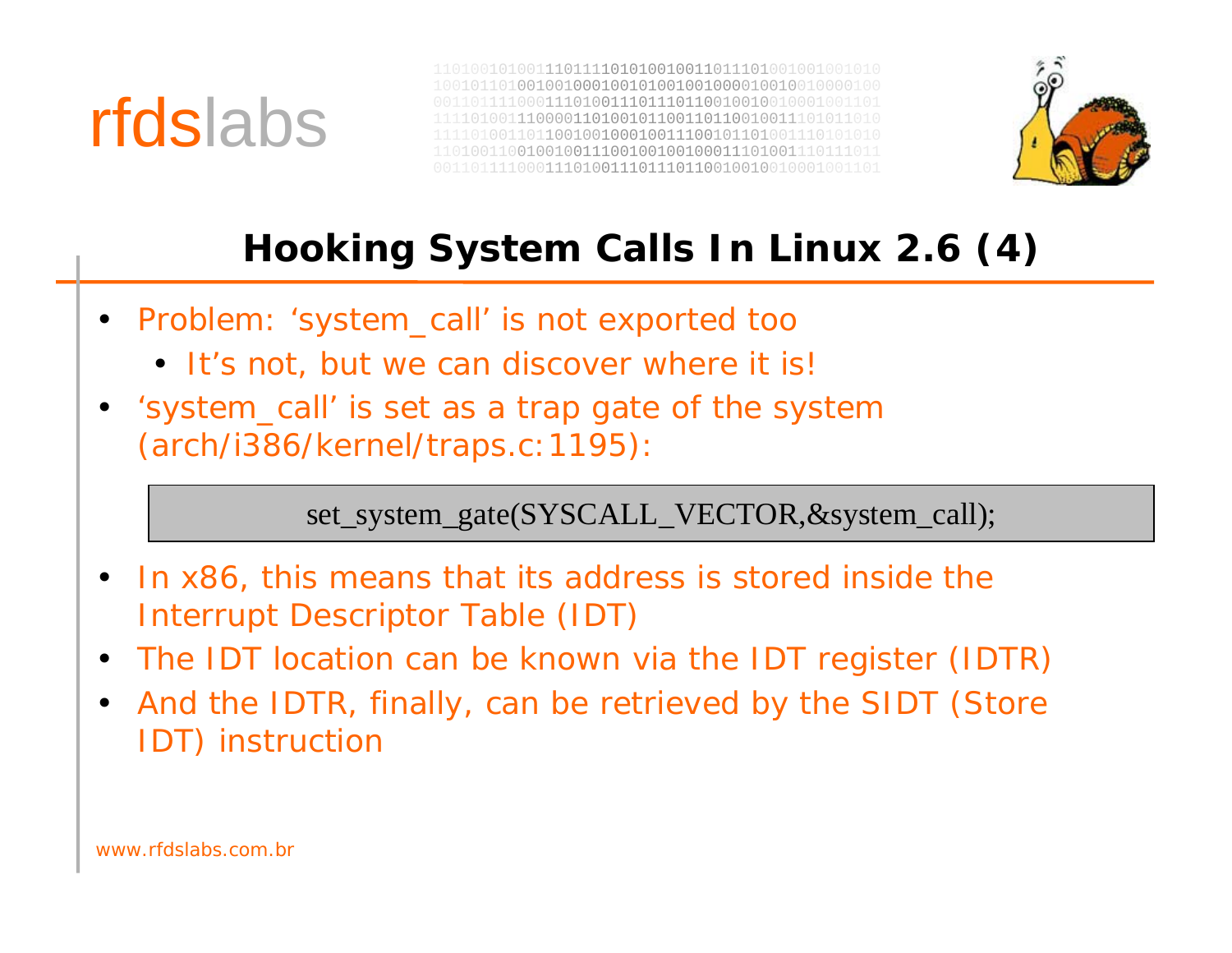



### **Hooking System Calls In Linux 2.6 (5)**

- Putting it all together
	- 1)Get the IDTR using SIDT
	- 2)Extract the IDT address from the IDTR
	- 3)Get the address of 'system\_call' from the 0x80th entry of the IDT
	- 4)Search 'system\_call' for our code fingerprint
	- 5)We should have the address of 'sys\_call\_table[]' by now, have fun!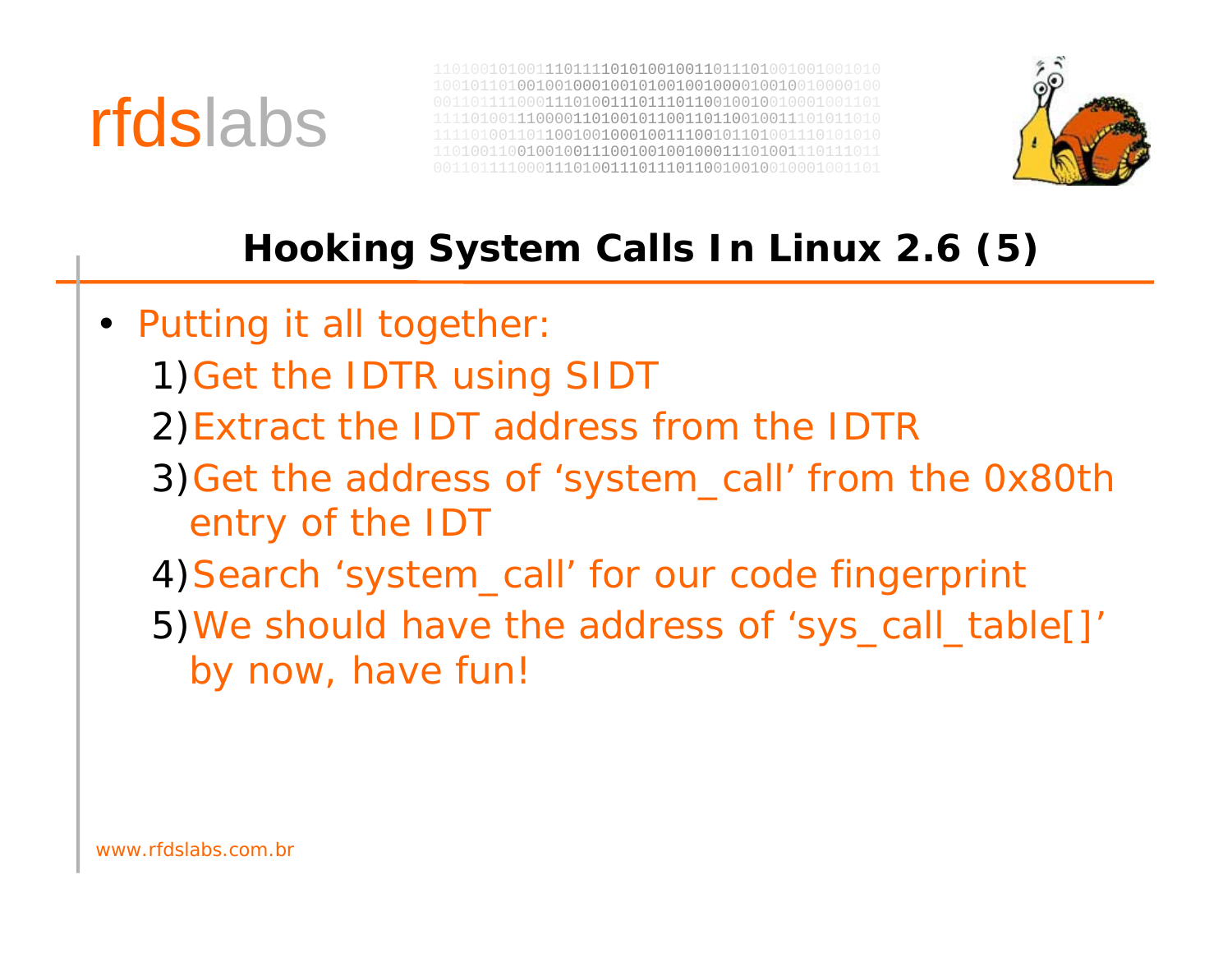



### **Meeting Our Enemy/Friend**

# Captain Hook

www.rfdslabs.com.br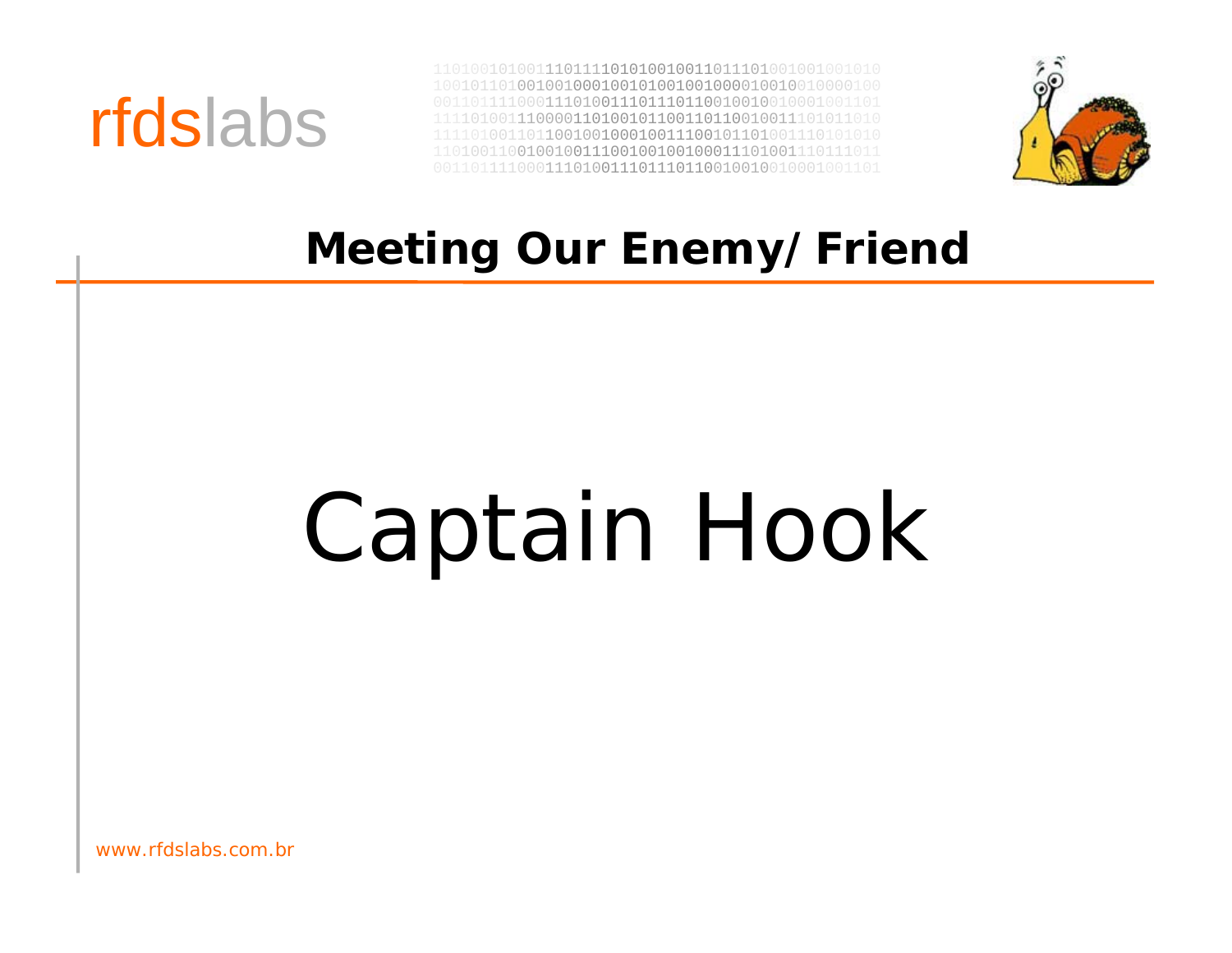



## **Meeting Our Enemy/Friend (2)**

- Captain Hook exemplifies
	- The use of the SIDT technique
	- How rootkits can be written with little effort
- Captain Hook is an **EXAMPLE** rootkit
- Contains only the minimum to **DEMONSTRATE** some concepts
- **NOT** supposed to be usable in the wild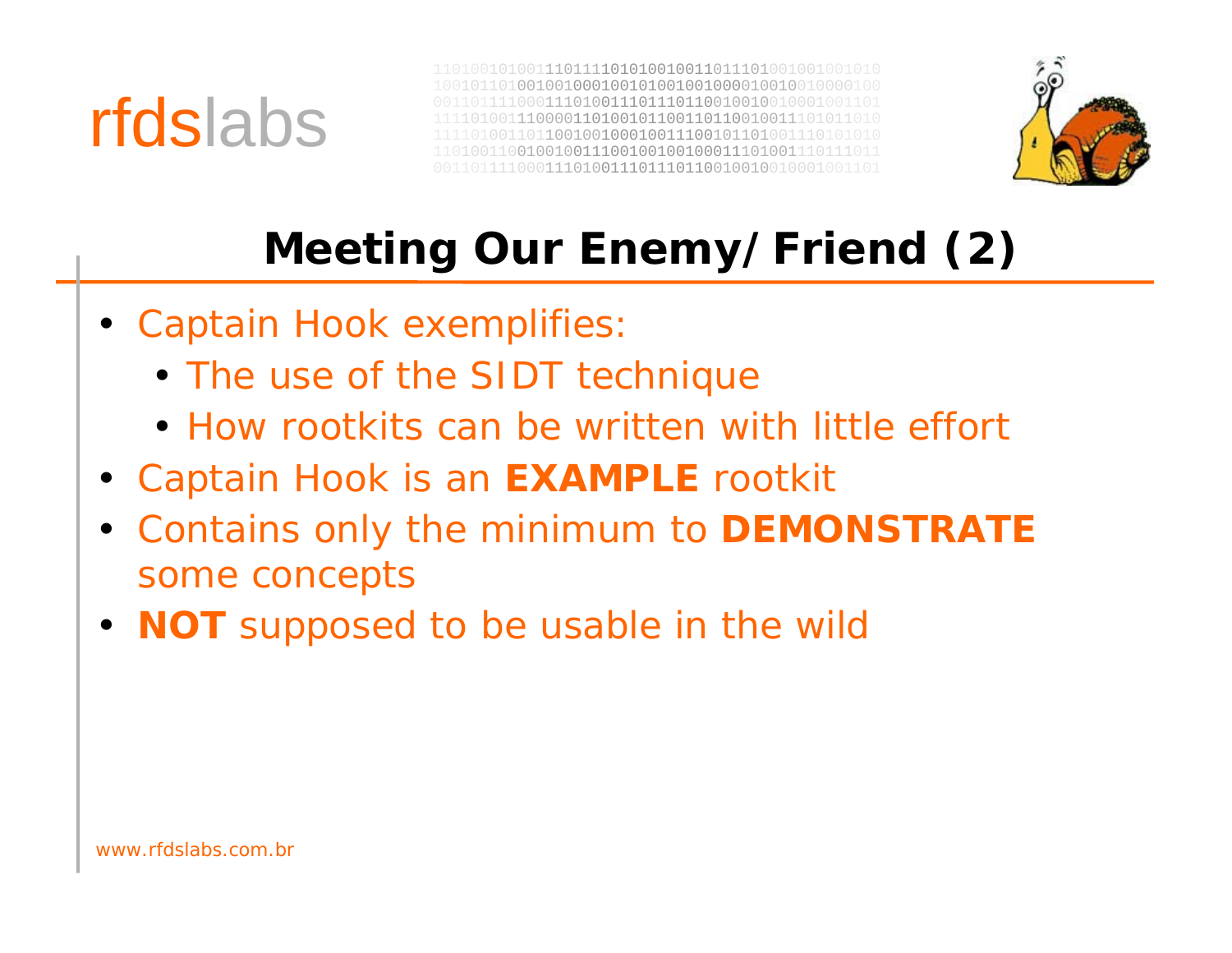



## **Meeting Our Enemy/Friend (3)**

- Features
	- Hides the file "capnhook.ko" (itself)
	- Runs a UDP server inside the kernel space that can receive and execute programs
- The techique to hide files can be used for other puposes, eg. hiding processes
- The remote execution feature is a way to make the design simple without losing power
	- You can make the computer do whatever you want if you can write the proper program
	- If you'd want a shell, for example, you can write 5KB bindshell and make your rootkit execute it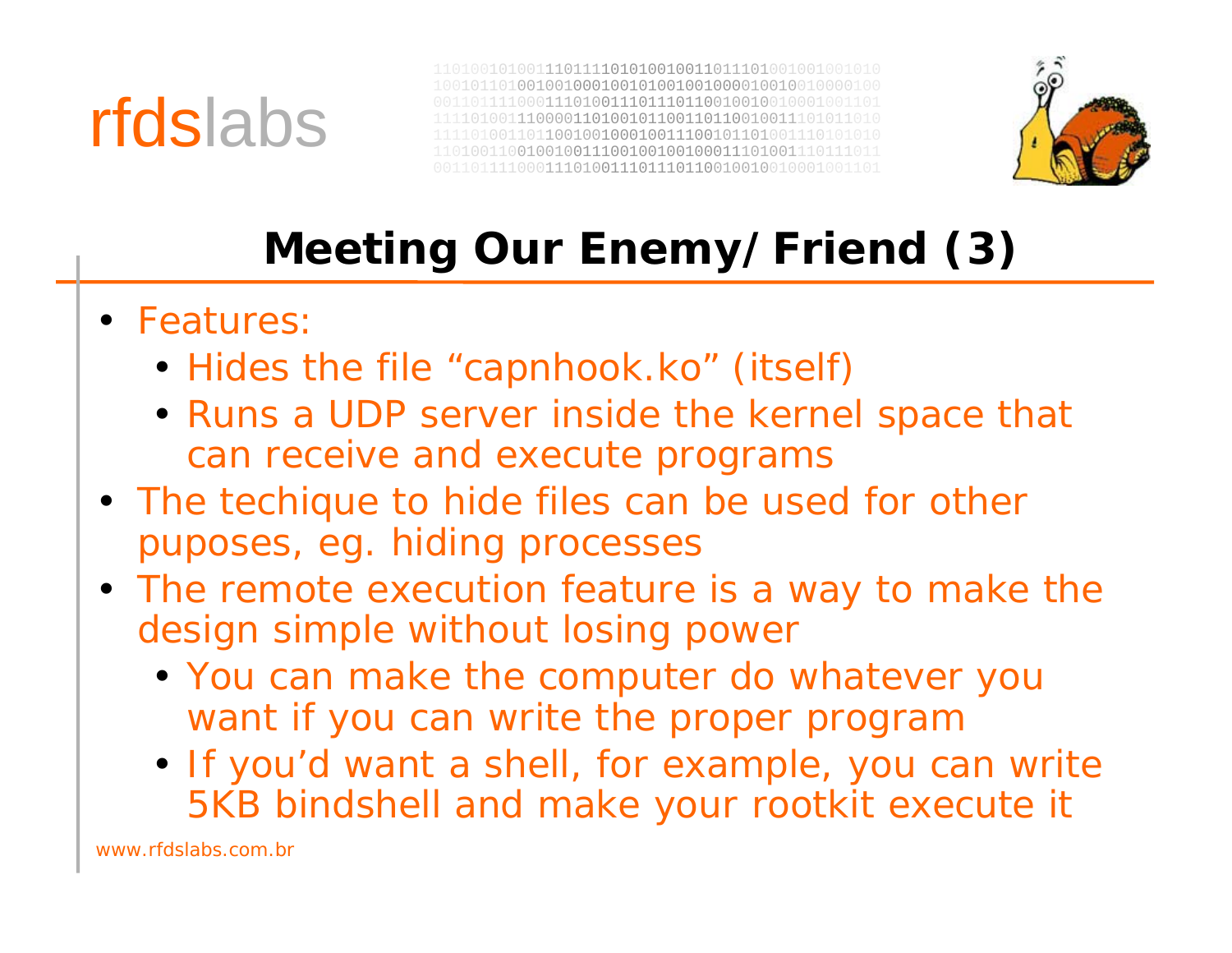



## **Meeting Our Enemy/Friend (4)**

• Getting the System Call Table (SCT) [7]:

```
IDTR idtr; interrupt_descriptor *IDT, *sytem_gate;
asm("sidt %0" : "=m" (idtr));
IDT = (interrupt_descriptor *) idtr.base_addr;
system_gate = &IDT[0x80];
sys_call_asm = (char *) ((system_gate->off2 << 16) | system_gate->off1);
for (i = 0; i < 100; i++) {
   if (sys_call_asm[i] = (unsigned char) 0xff &&
   sys_call_asm[i+1] == (unsigned char) 0x14 \&&sys_call_asm[i+2] == (unsigned char) 0x85)
        *guessed_sct = (unsigned int *) *(unsigned int *) &sys_call_asm[i+3];
}
```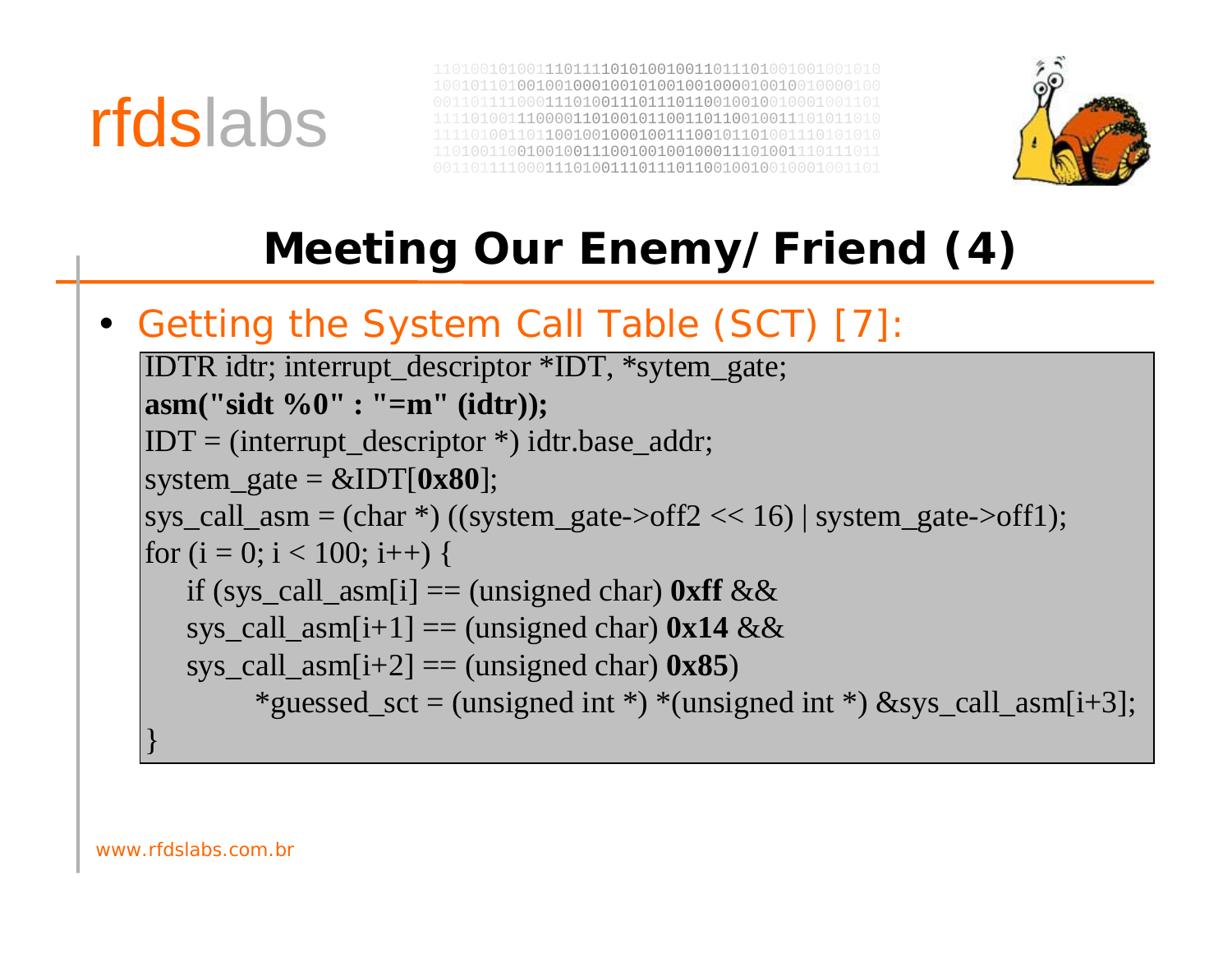



## **Meeting Our Enemy/Friend (5)**

#### • Hooking a system call

capnhook\_get\_sct(&capnhook\_sct); old\_sys\_getdents64 = (void  $*$ ) capnhook\_sct[\_NR\_getdents64]; capnhook\_sct[\_NR\_getdents64] = (unsigned int) capnhook\_sys\_getdents64;

- The 'getdents' and 'getdents64' system call get directory entries
- They're used by the program ls to list files
- We hook it to hide the file 'capnhook.ko'
- The implementation for our hook is too big to fit here and its beyond the scope of this presentation
	- It was taken from [8]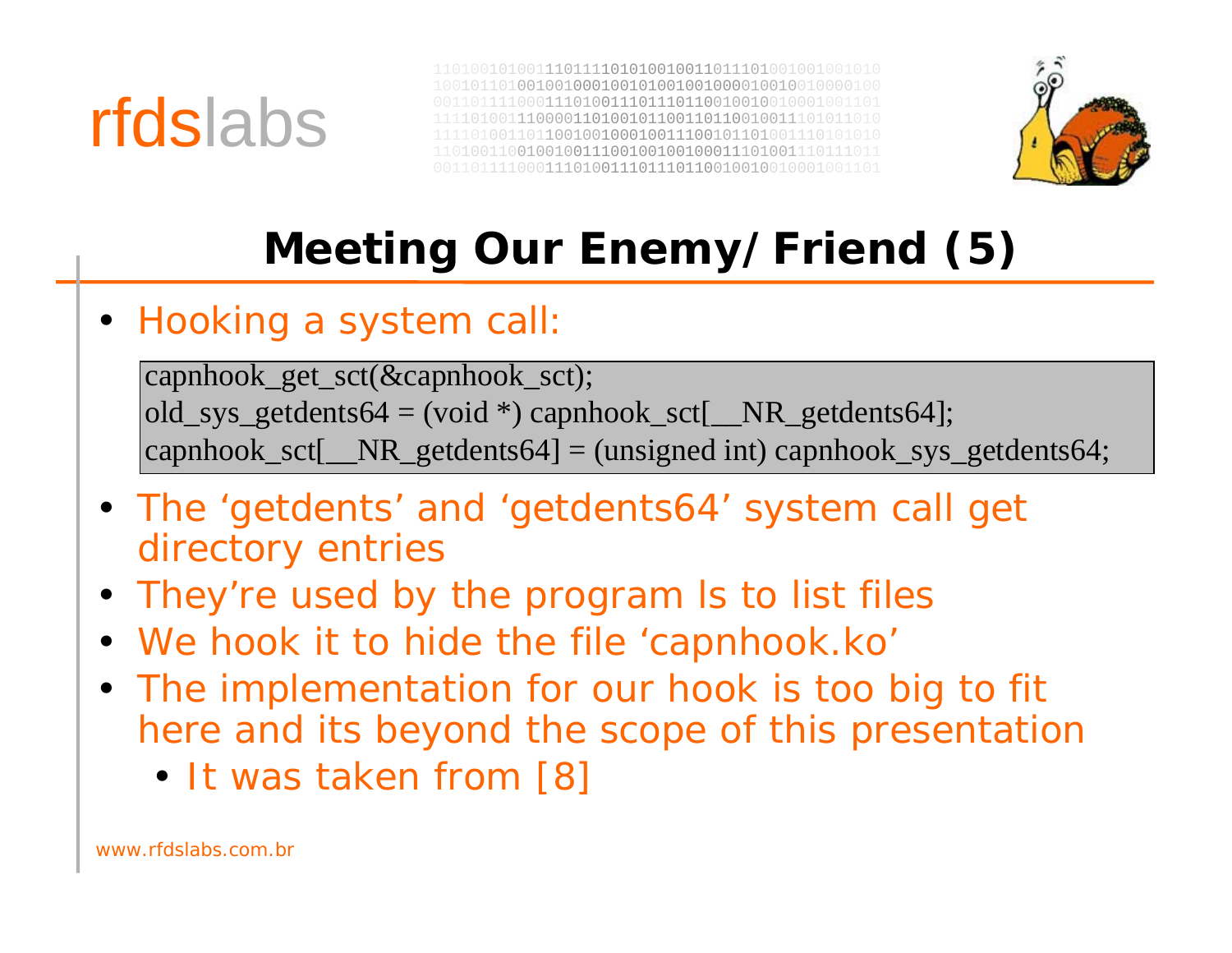



## **Meeting Our Enemy/Friend (6)**

- The UDP server code is also too big to list here
	- It was taken from [9]
- The UDP server listens on port 2323
- Slightly modified so that the initialization function receives a callback function
- On the receipt of a packet, the callback function is called with the data and the length of the data passed as arguments

```
static void req_handler(unsigned char *, unsigned int);
```
...

```
capnhook_udp_init(req_handler);
```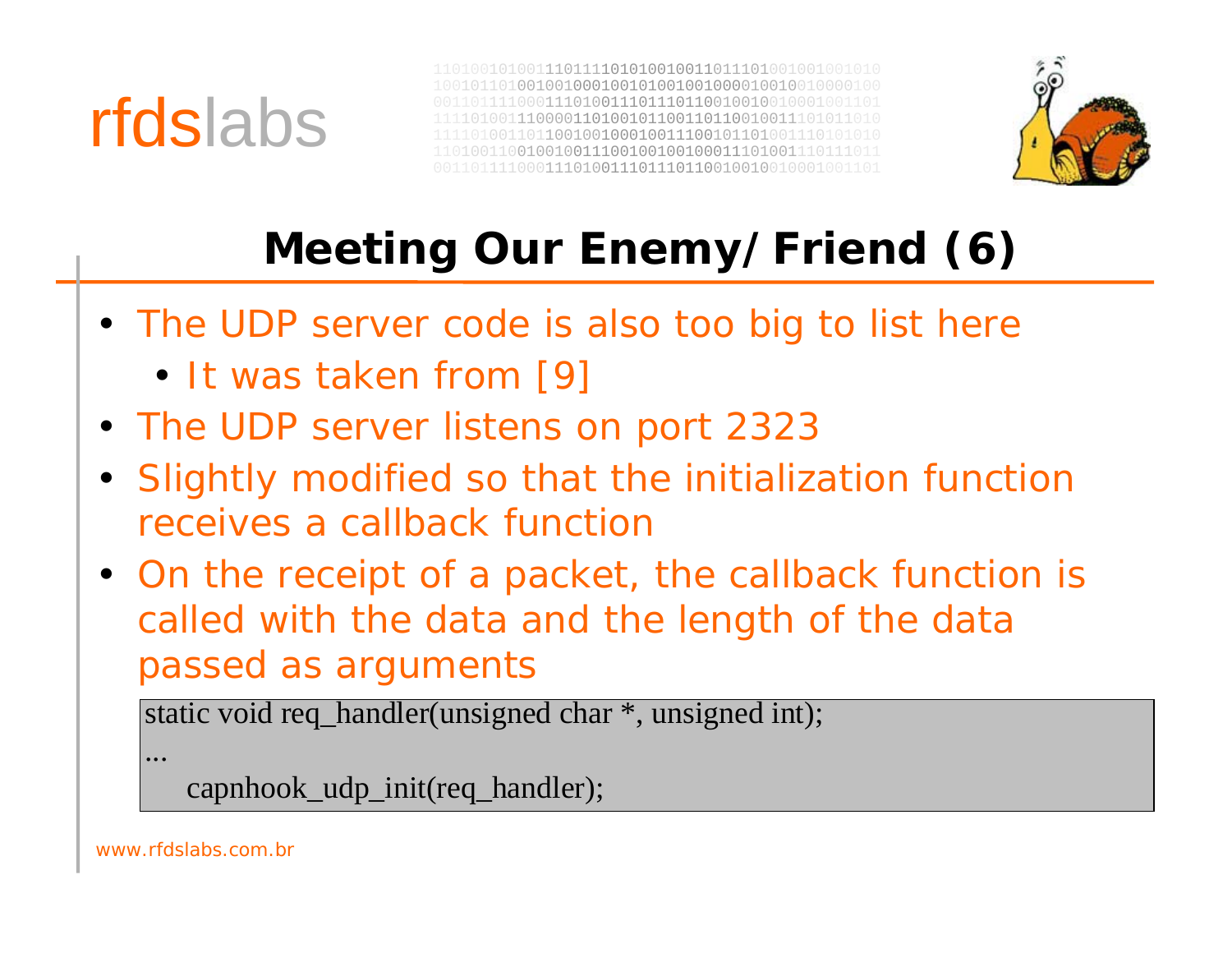



## **Meeting Our Enemy/Friend (7)**

- The protocol is minimal
	- The UDP server waits for a message starting with "EXECUTE"
	- Following the command must be the size in bytes of the executable to be received
	- Captain Hook allocates the necessary space in memory and assembles the upcoming packets
	- Finally, a file named 'capnhook\_xctbl' is created in the root directory, written with the executable code, executed, and ultimately removed from the filesystem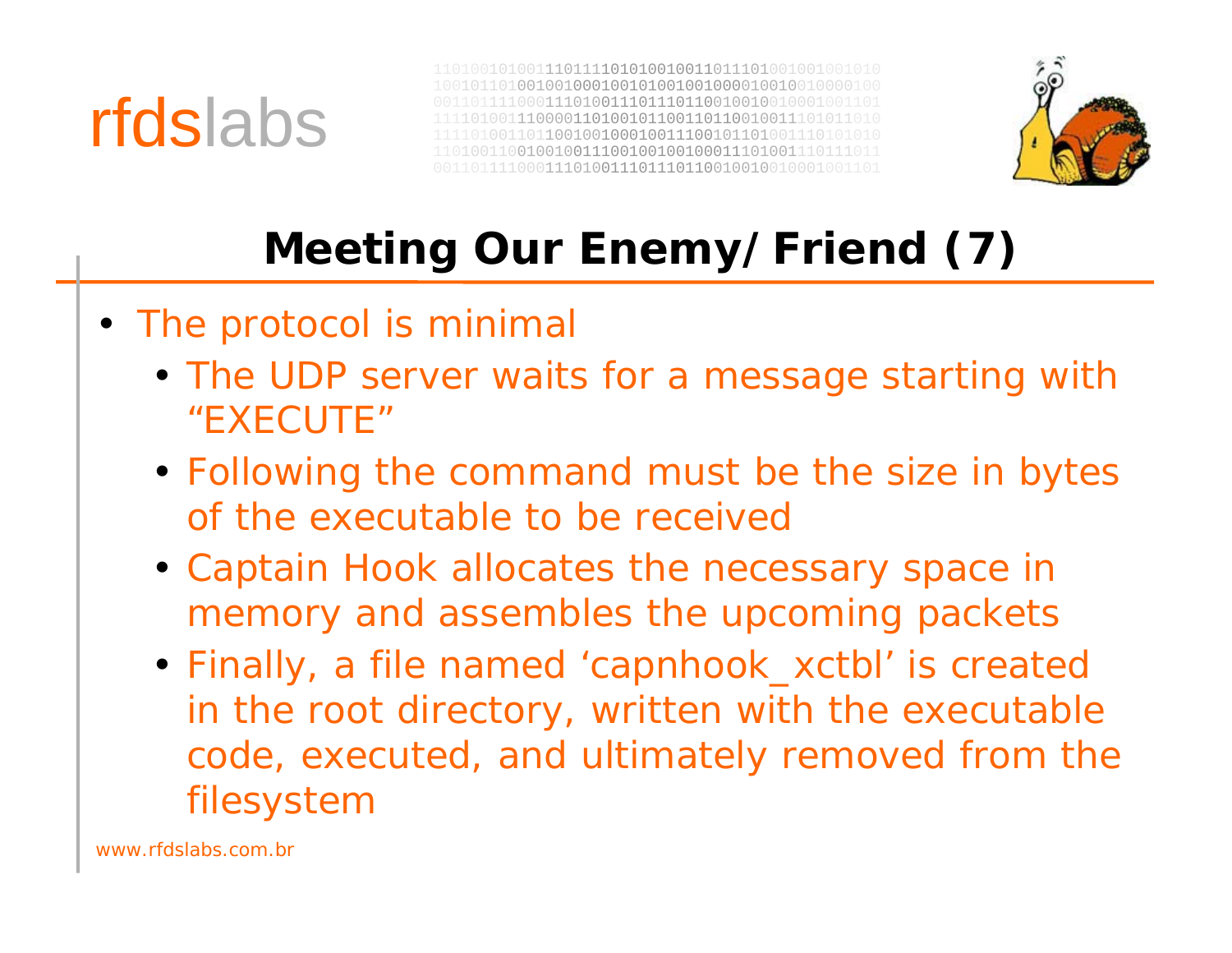



## **Meeting Our Enemy/Friend (8)**

- The code to write to the file was taken from [10]
- Creating, writing and removing: the plan is to use sytem calls (creat, write, and unlink)
	- Problem 1: system calls expect pointers from the user space, but we're running from kernel space  $\odot$ 
		- Some food for thought: suppose we write our values to some random address below0xC0000000 to trick the kernel. Which process would own the address space we'd be writing to?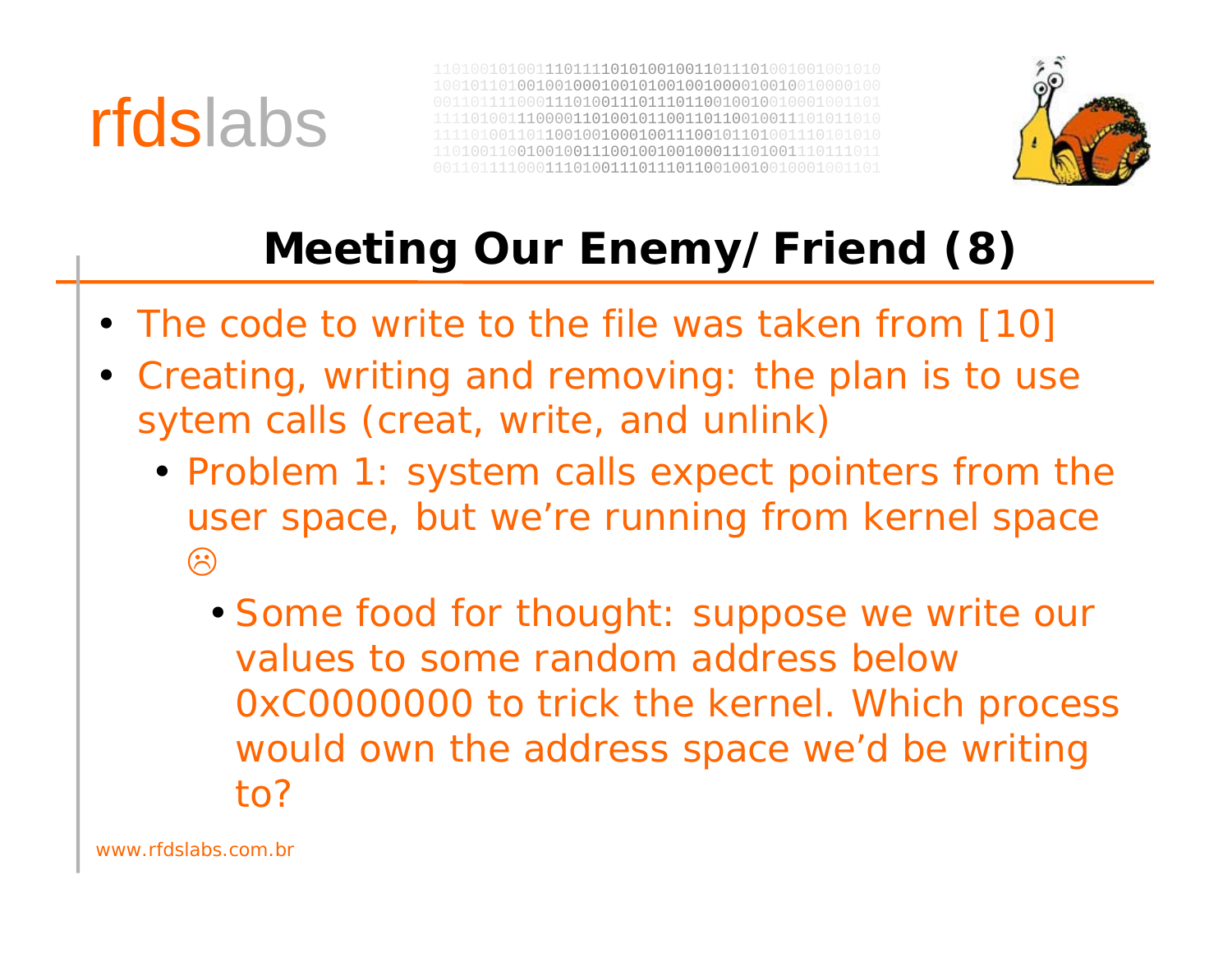



## **Meeting Our Enemy/Friend (9)**

- The solution is to "fix" the address space  $\odot$
- We use the function 'set\_fs' to select which data segment we want to use, KERNEL\_DS or USER\_DS

```
mm\_segment\_t old_fs = get_fs();
set_fs(KERNEL_DS);
```

```
/* Making system calls here */
```

```
...set_fs(old_fs);
```
...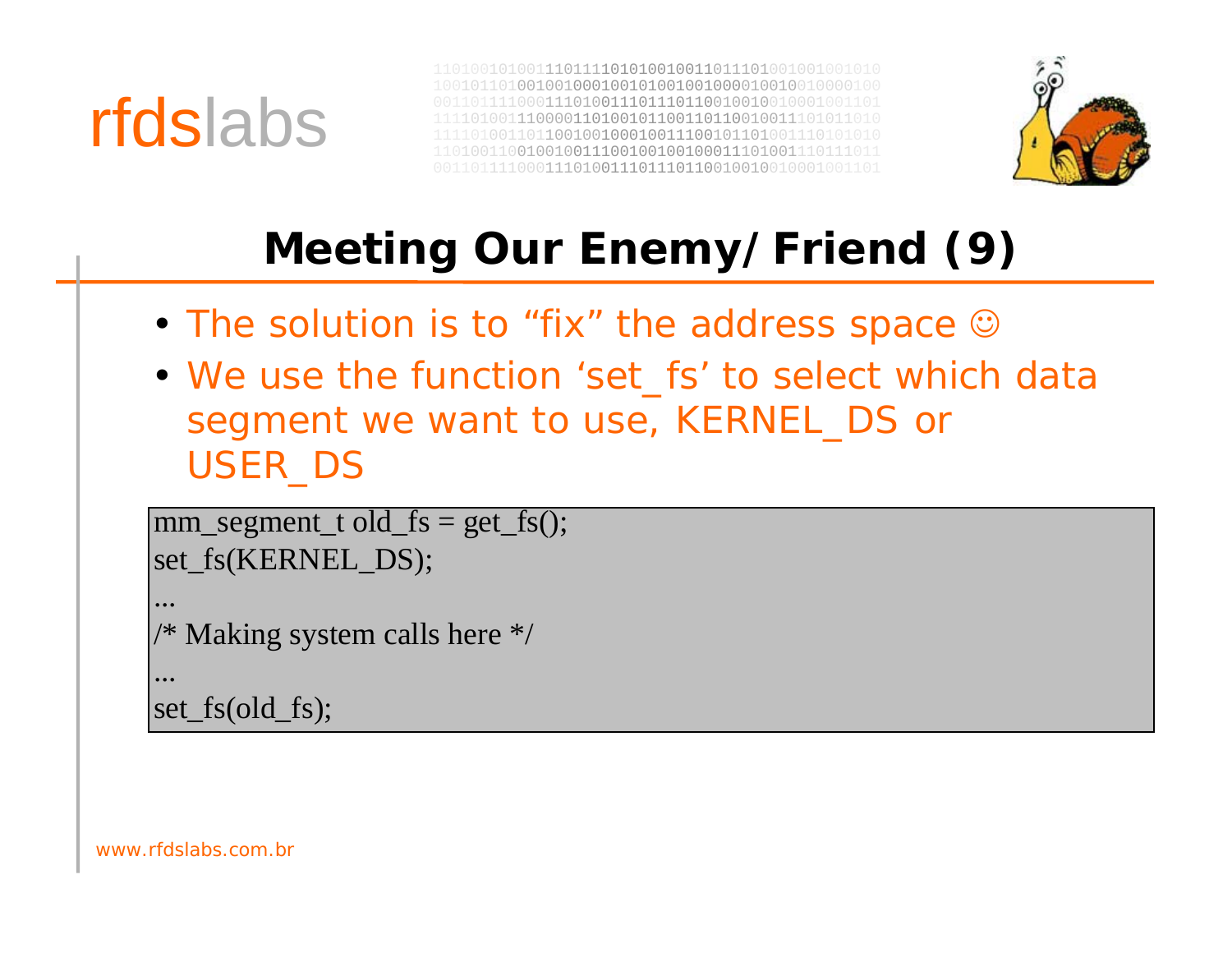



## **Meeting Our Enemy/Friend (10)**

- Problem 2: 'sys\_write' is an exported system call, but 'sys\_creat' and 'sys\_unlink' are not!  $\odot$
- Solution: Hey! We have the SCT in our hands, haven't we? ☺

 $\text{capnbook\_sys\_create} = (\text{void}^*) \text{capnbook\_sct}$   $\text{NR\_creat}$ ;

...

fd = capnhook\_sys\_creat("/capnhook\_xctbl", 0777);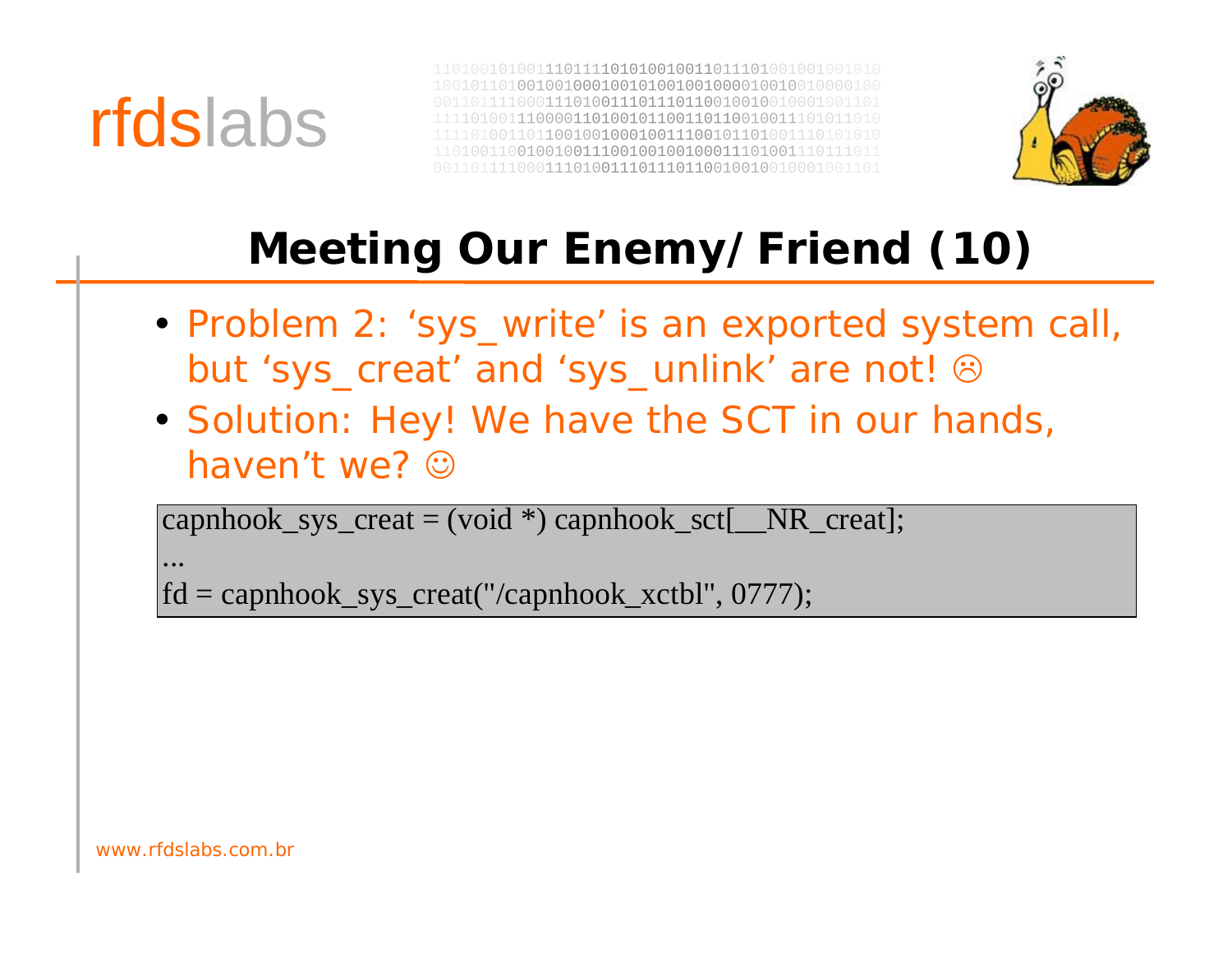



## **Meeting Our Enemy/Friend (11)**

- Results
	- 'capnhook.ko' has around 6KB and lets you do anything with the victim's computer
	- The Captain Hook package comes with a client program

./captain-client <host> <port> <xctbl>

• It also comes with a test executable that just creates an empty file named 'huhuhu' in the root directory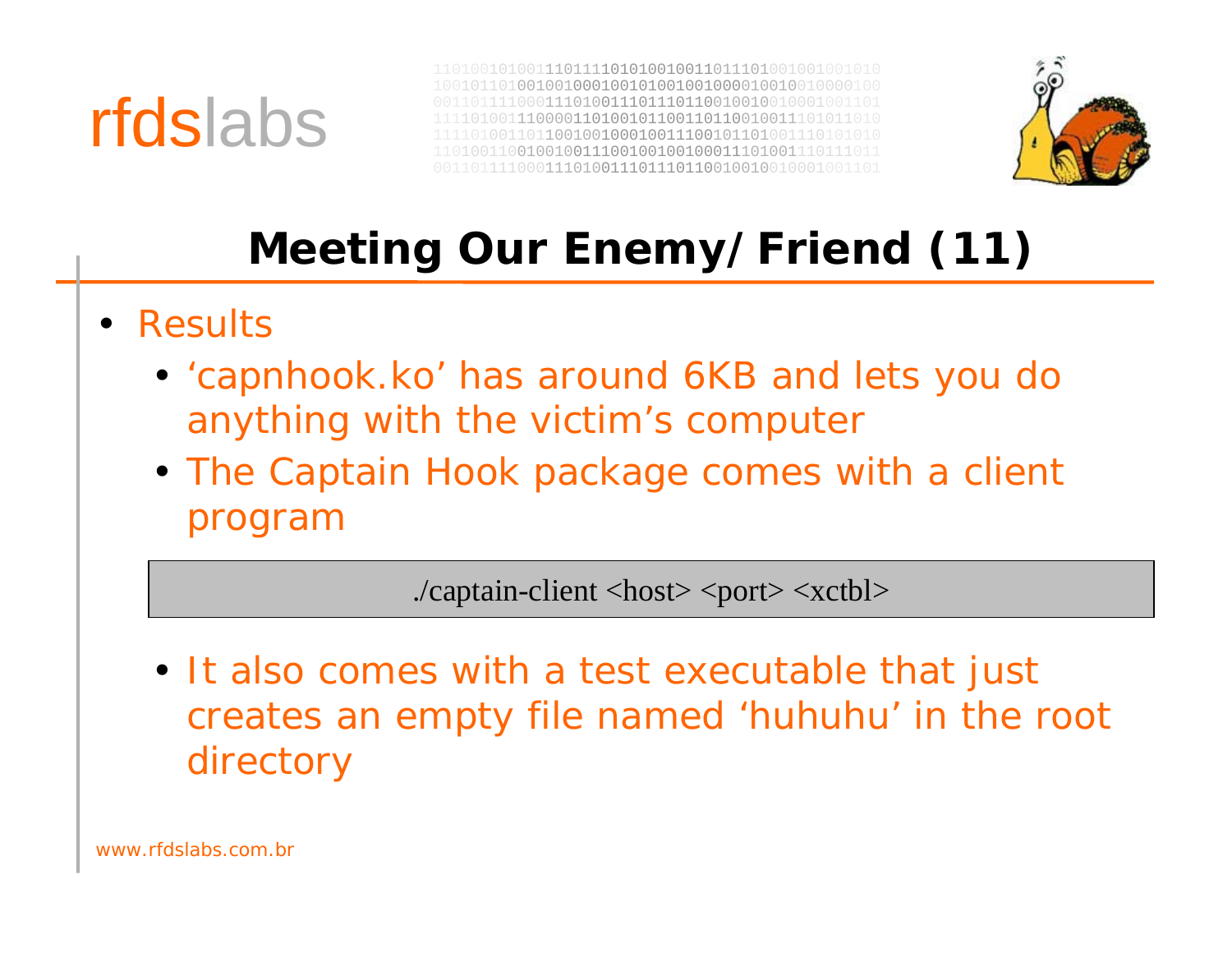



### **Meeting Our Friend/Enemy**

# Tick-Tock, The Croc

www.rfdslabs.com.br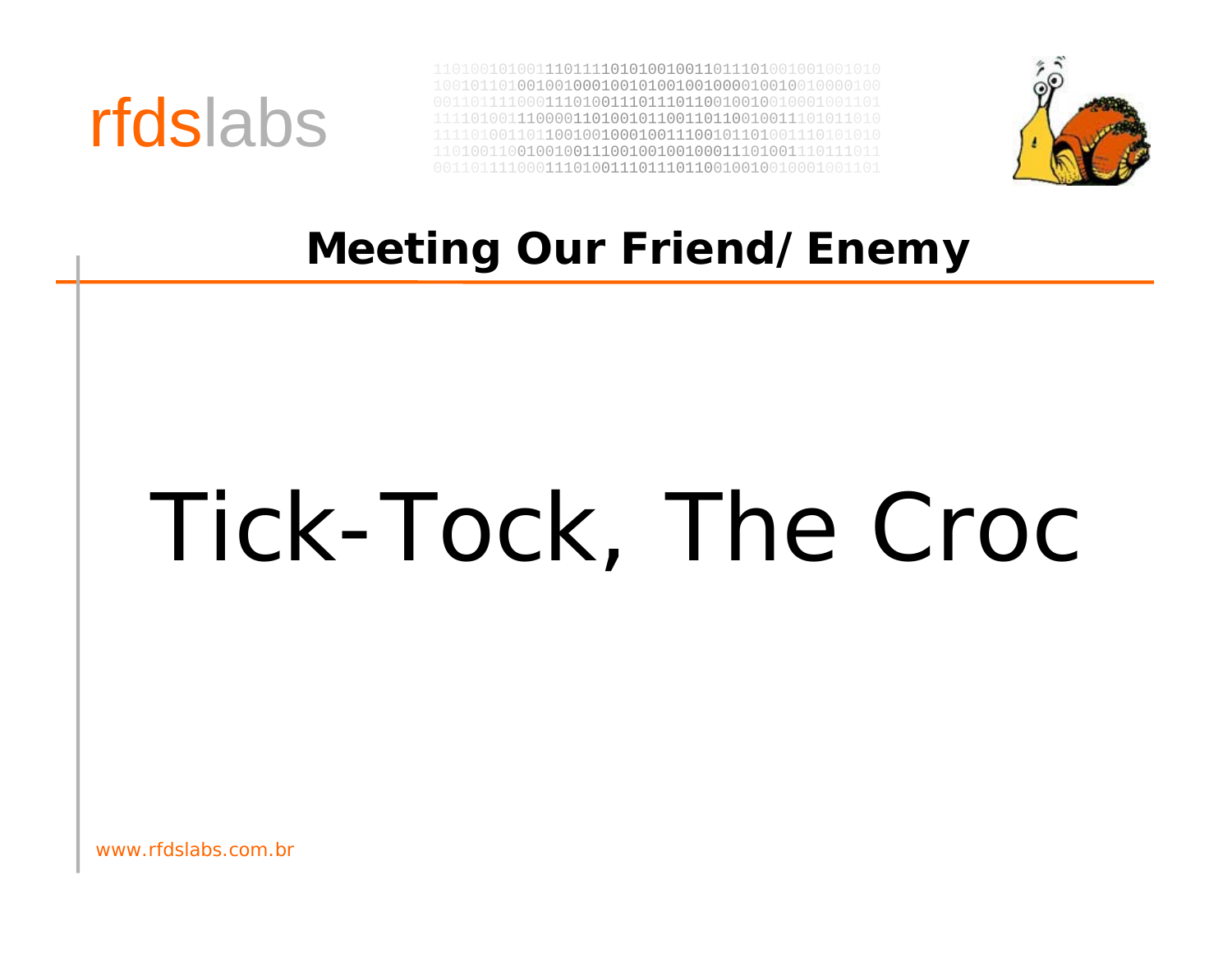



## **Meeting Our Friend/Enemy (2)**

- Tick-Tock was written as an attempt to offer some resistance to the SIDT trick
- It's not a stand-alone anti-rootkit solution, but rather another protection to be added to existing solutions in the (lost?) cause of defeating rootkits
- The idea: every module should be checked before its insertion to see if it contains the SIDT instruction
- If it does, than block it from being inserted into the kernel
	- Frankly speaking, it's hard to imagine a legitimate use of the SIDT instruction, except for operating system core code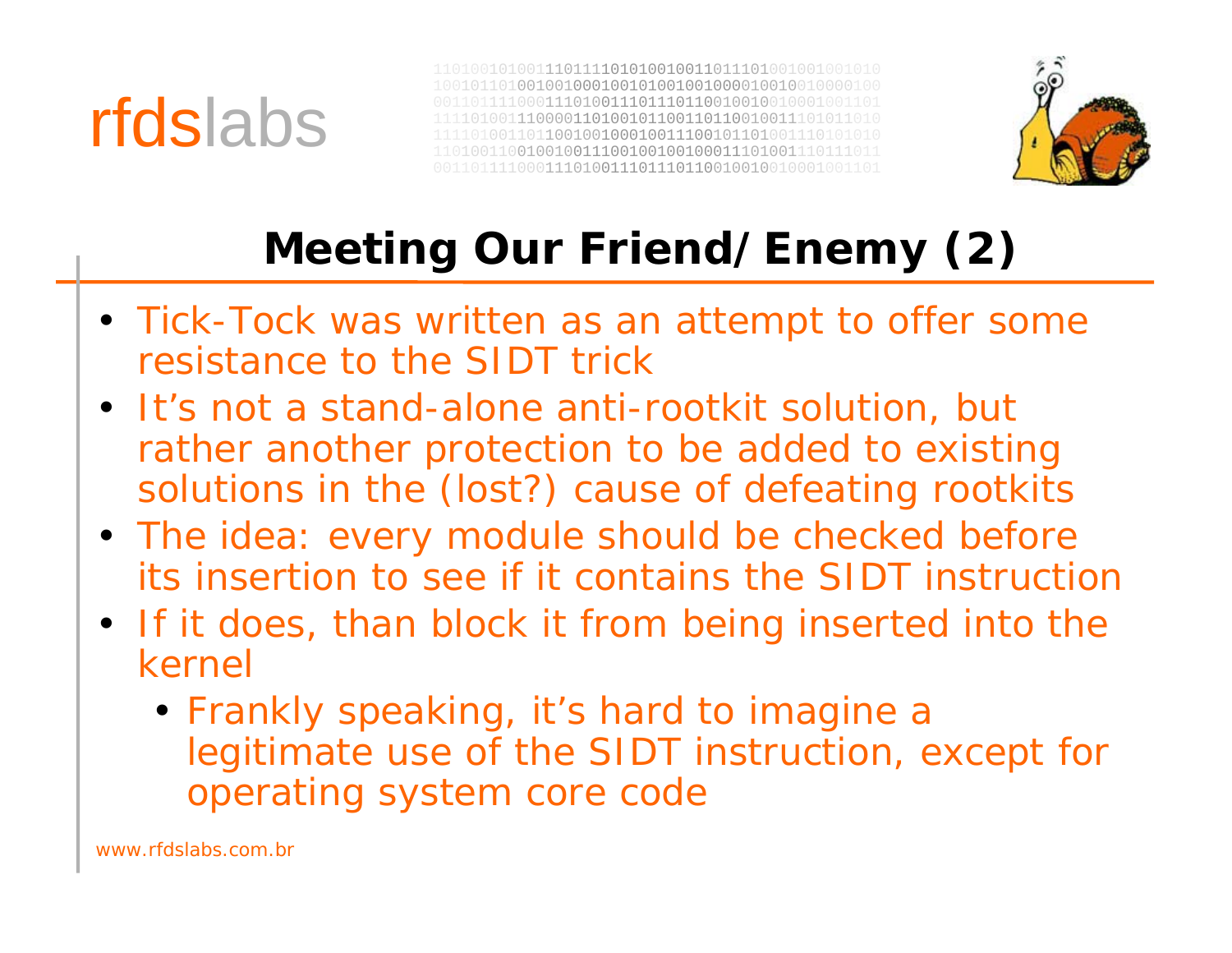



## **Meeting Our Friend/Enemy (3)**

- I can easily spot two flaws in this approach
	- SIDT can be used in ring3
	- Can you spot the second? ;)
- But still Tick-Tock can stop one of the 5 publicly available rootkits for Linux 2.6
	- And Captain Hook too!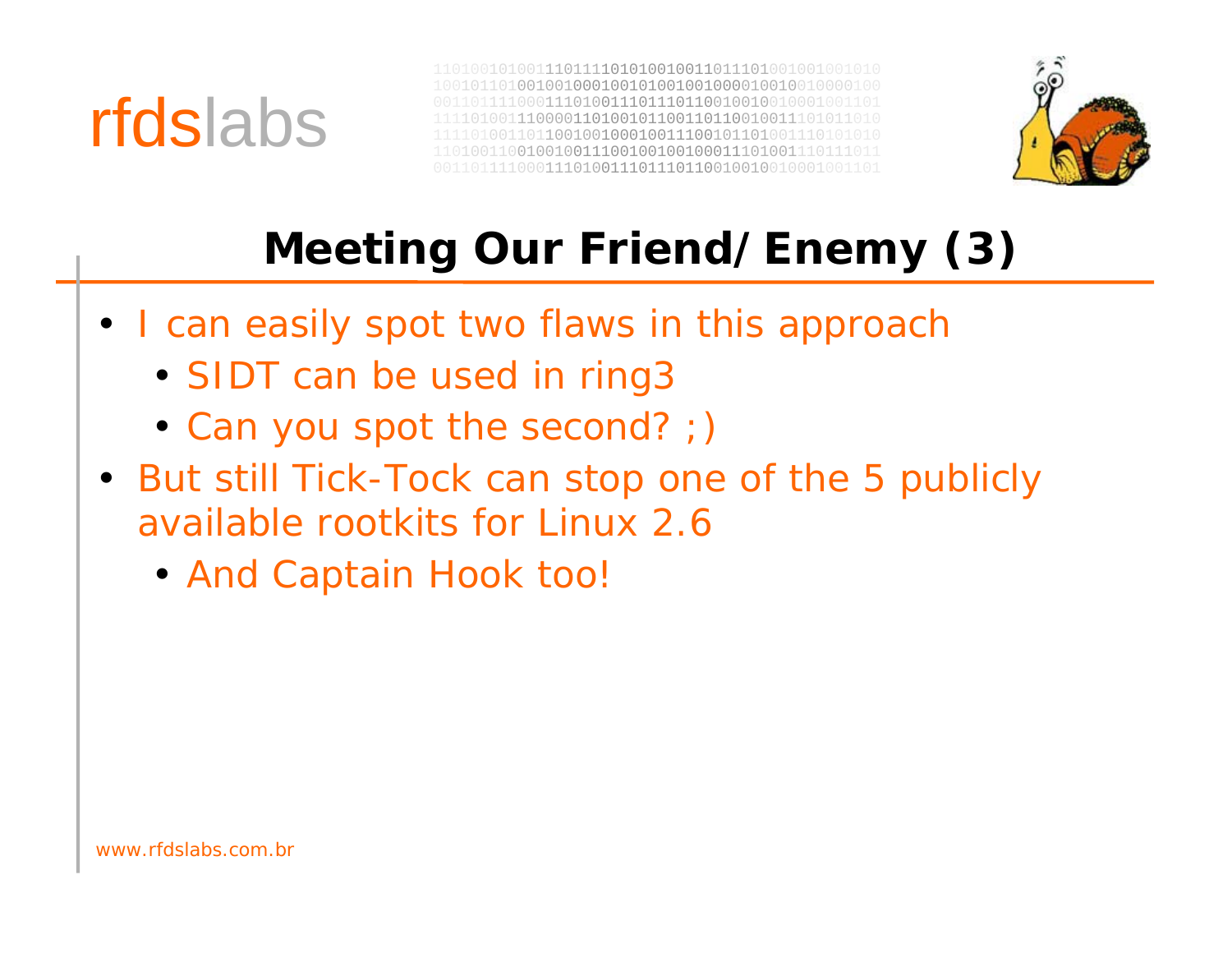



## **Meeting Our Friend/Enemy (4)**

- Tick-Tock uses a minimalized version of bastard's libdisasm [11]
	- All I wanted was something to return the length of a given instruction, yet it's very complex
- It's loaded as an LKM and hooks the 'init\_module' system call
- Upon attempt of a module insertion, it search every executable section of the type SHT\_PROGBITS for an occurrence of the SIDT instruction
	- Author's Note: another wide concept. Tick-Tock could be used to block other kinds of instructions, eg. x87 FPU instructions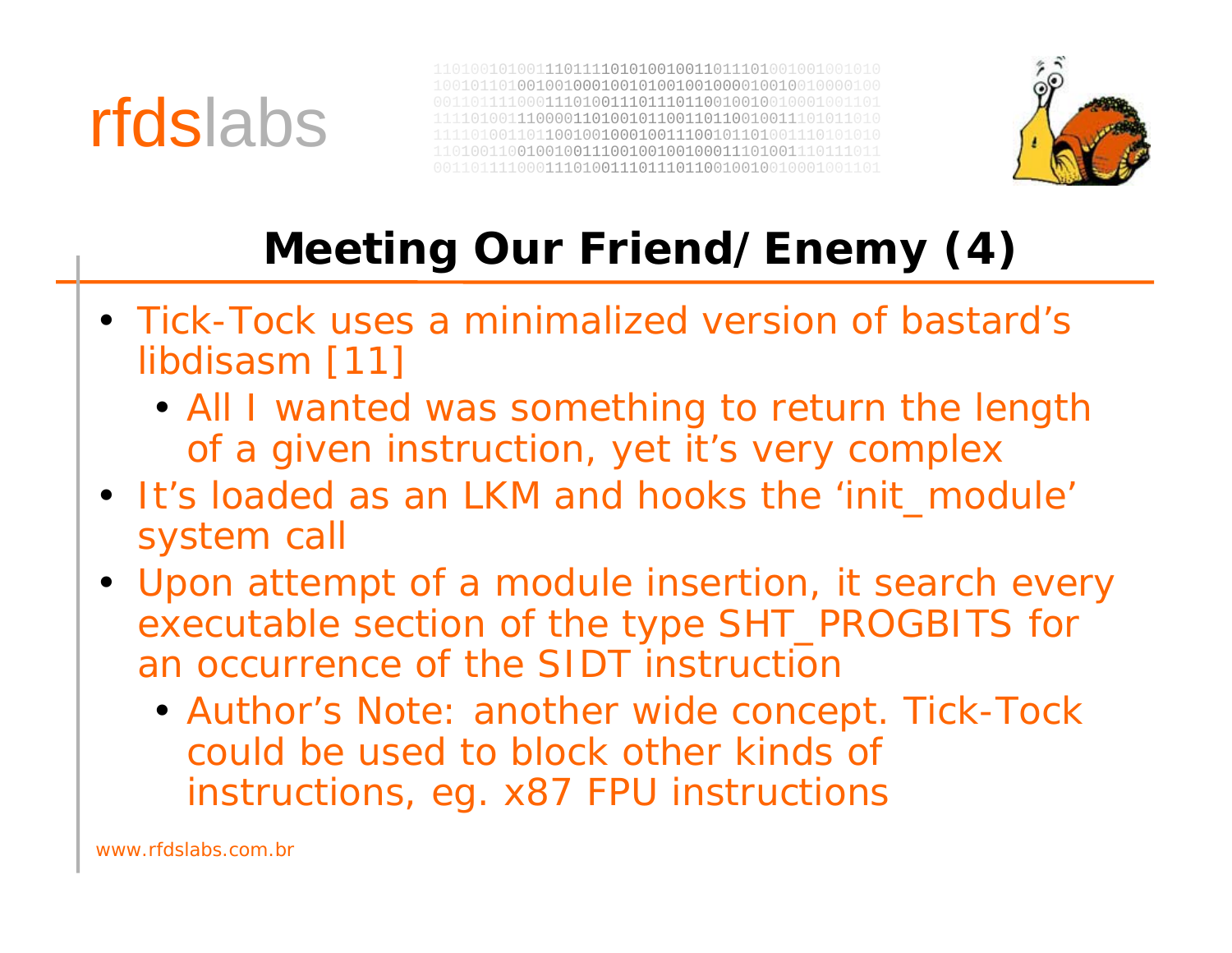



### **Surprise!**

# 3j33t t3qn33kq5 – Raising The Bar For Rootkit Detection

www.rfdslabs.com.br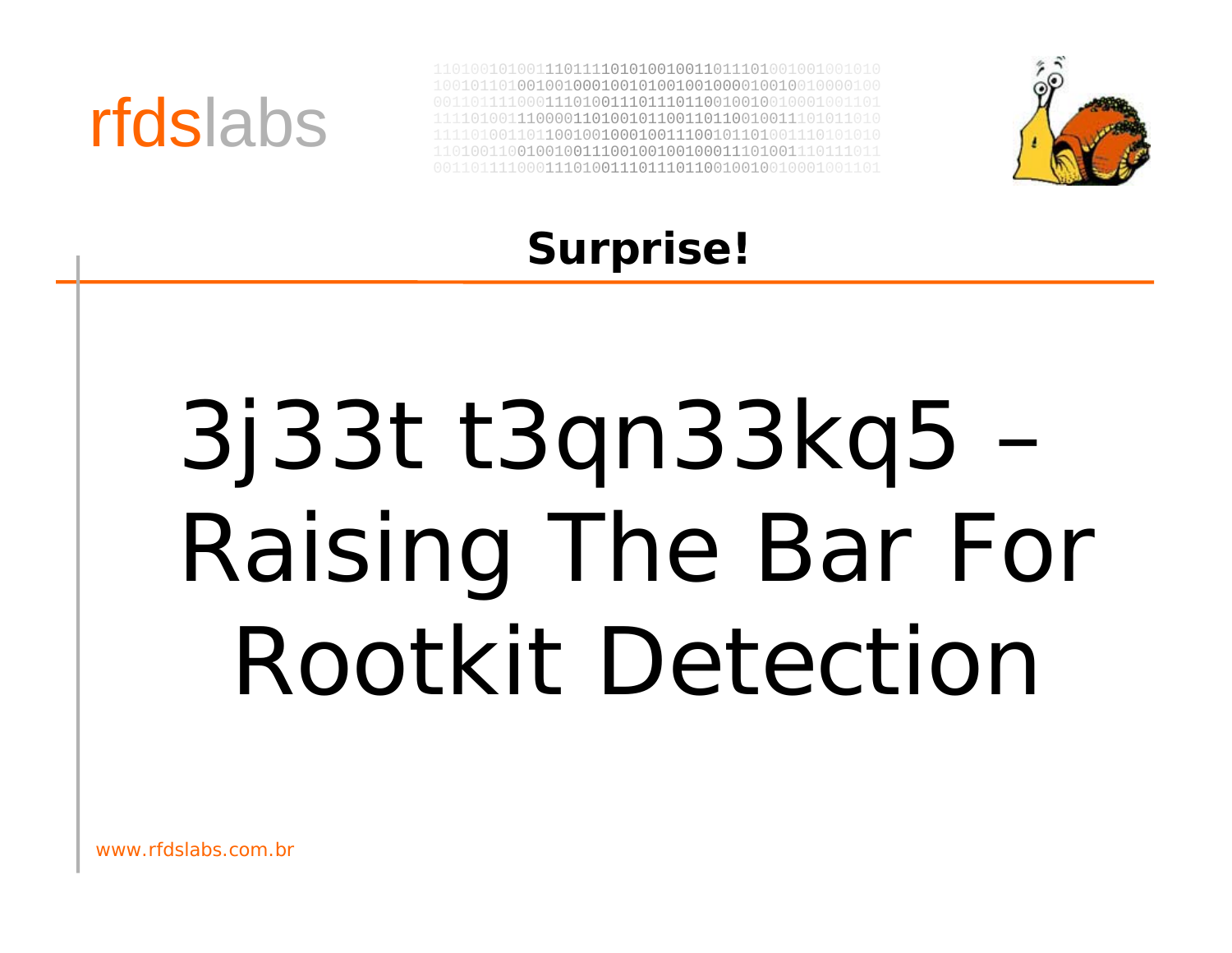



## **Suprise! (2)**

- No source code will be available
	- Exposing the concepts is disclosure enough
- We have 1 case study
- Counter-measures will be proposed for discussion when possible
- On to the show...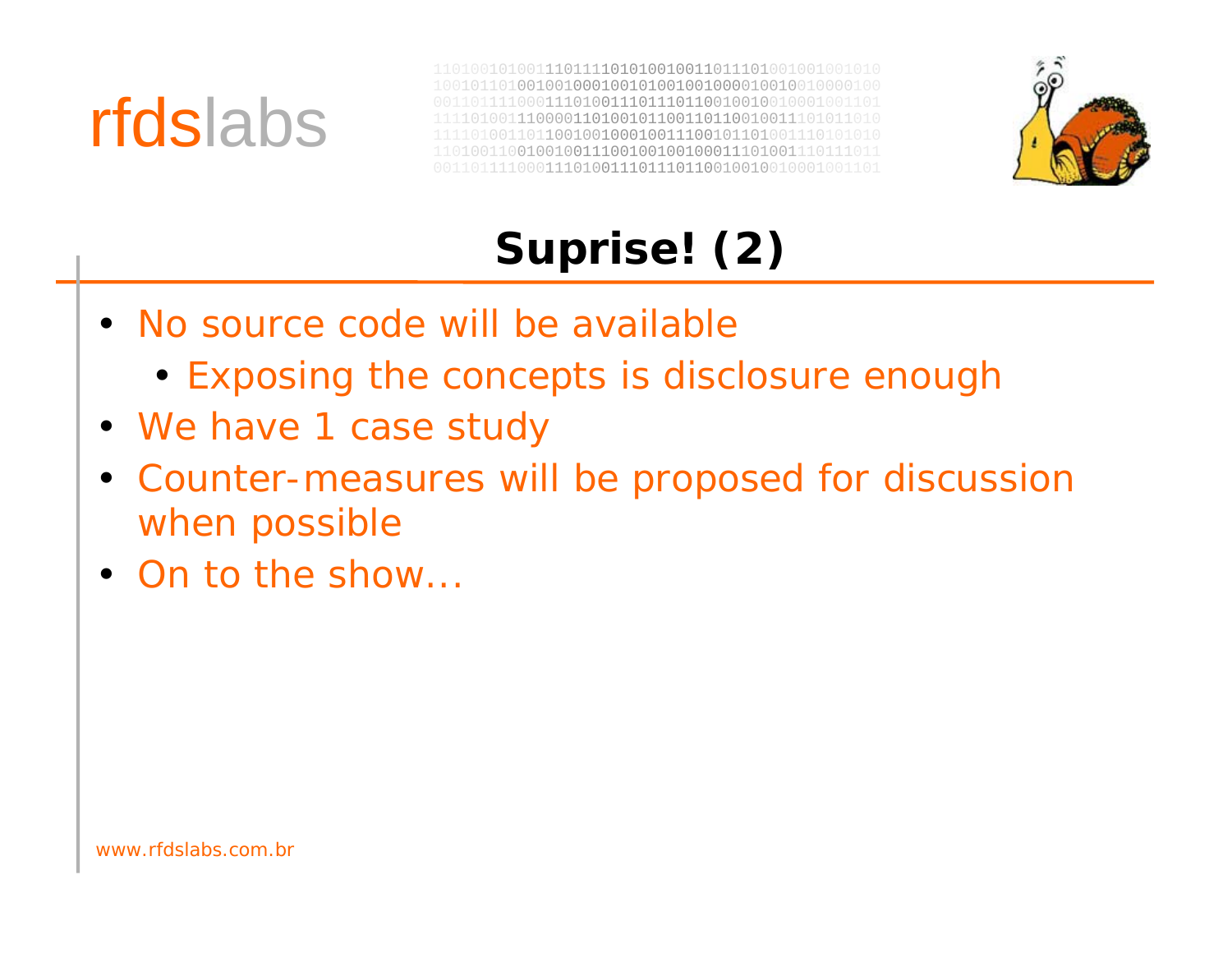![](_page_31_Picture_0.jpeg)

![](_page_31_Picture_2.jpeg)

#### **Kansas City Shuffle - Bypassing St. Michael**

## "It's a blindfold kickback type of a game called the Kansas City Shuffle. **When the suits look left they fall right into the Kansas City Shuffle**..."

(J Ralph – Kansas City Shuffle)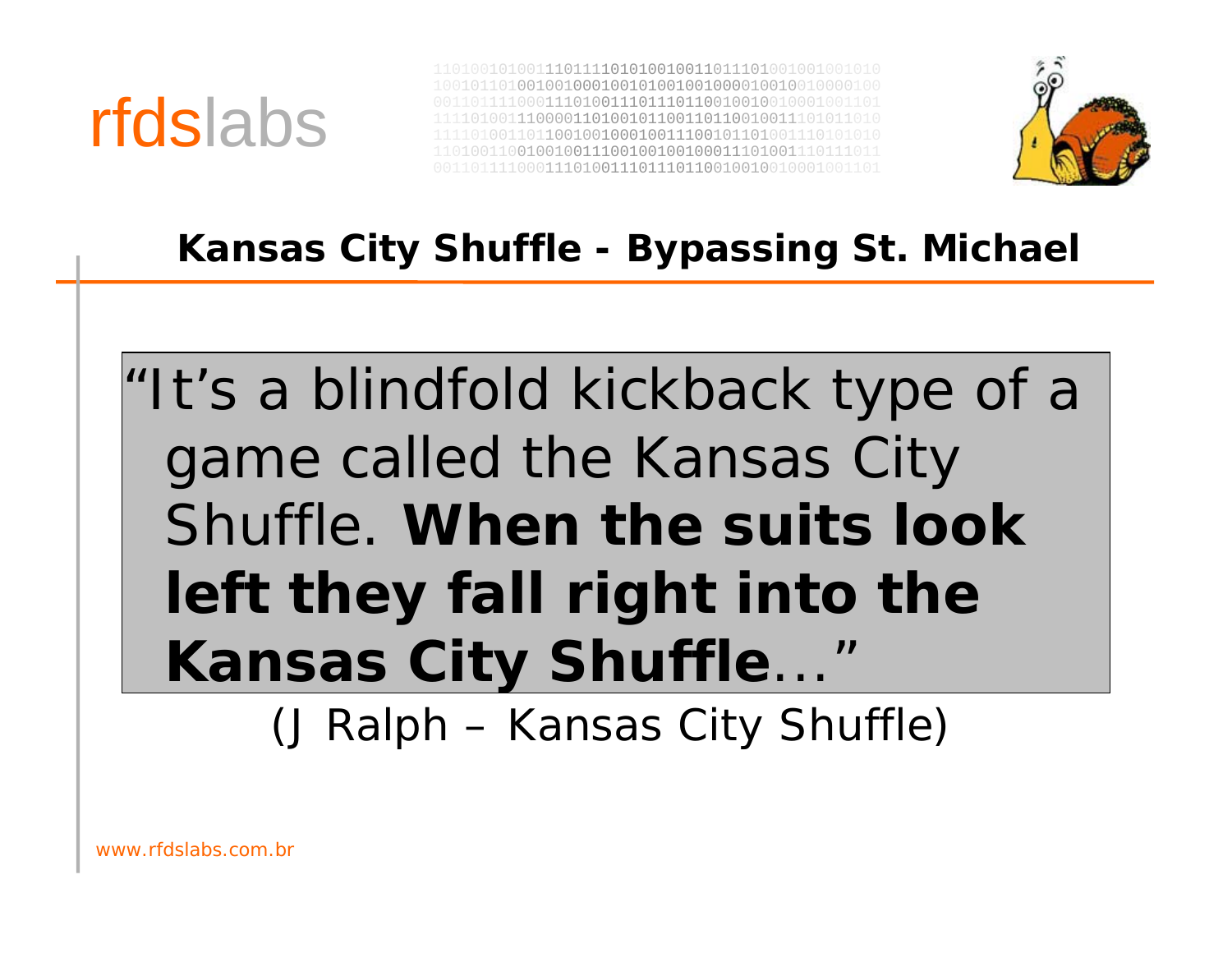![](_page_32_Picture_0.jpeg)

![](_page_32_Picture_2.jpeg)

### **Kansas City Shuffle - Bypassing St. Michael (2)**

- St. Michael does a series of integrity checks to avoid hooks of system calls
	- Saves the addresses of every syscall
	- Saves the checksums of the first 31 bytes of every syscall's code
	- Saves the checksums of these data themselves
- Now you can't change the addresses in the system call table
- Also can't patch the system calls with jmp's to your hooks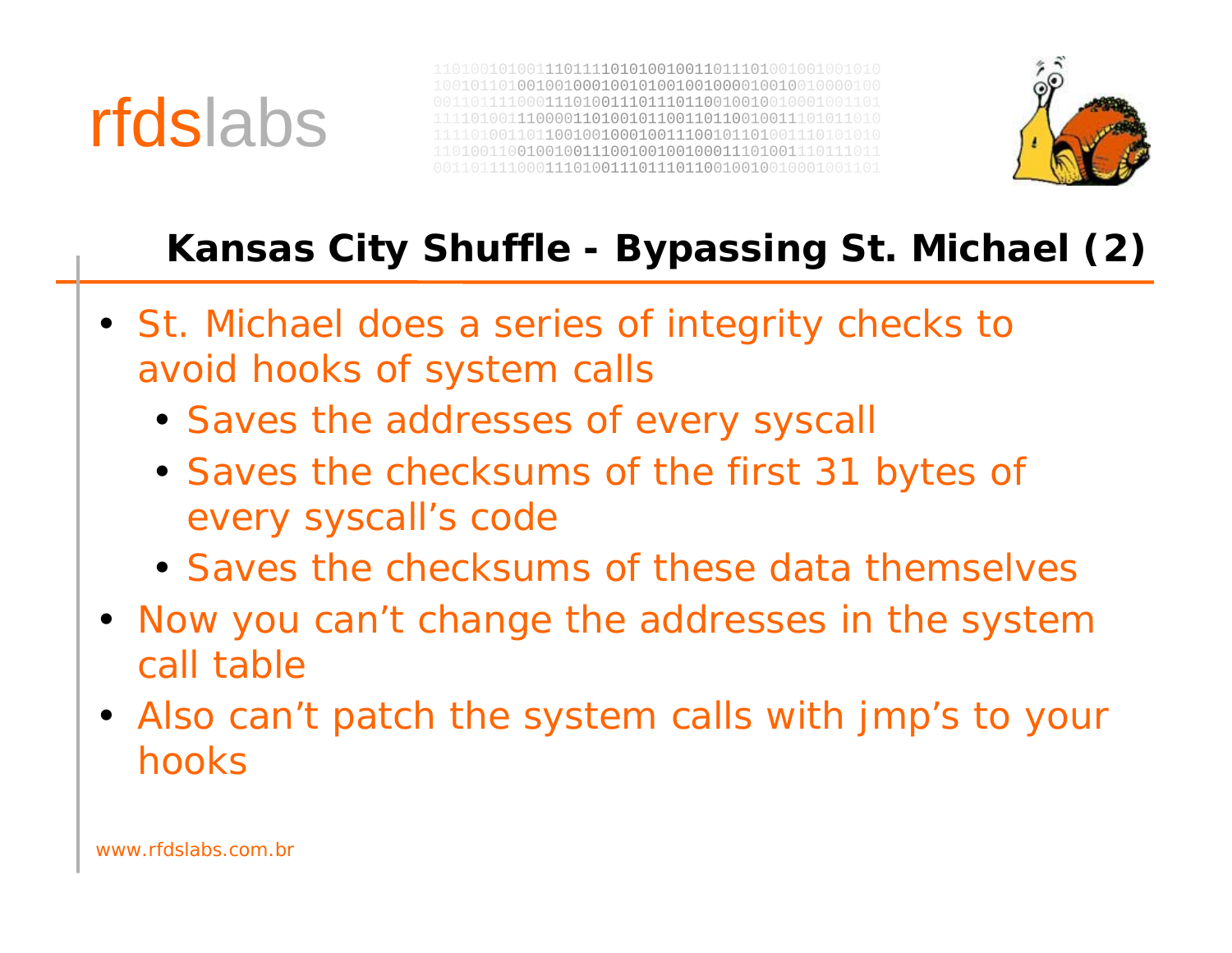![](_page_33_Picture_0.jpeg)

![](_page_33_Picture_2.jpeg)

### **Kansas City Shuffle - Bypassing St. Michael (3)**

- But there's a few things you can do (and another few that St. Michael can do too)
- Essentially, Kansas City Shufflin' consists on making the kernel use another (modified) copy of some interesting data while the defender performs checks on the old one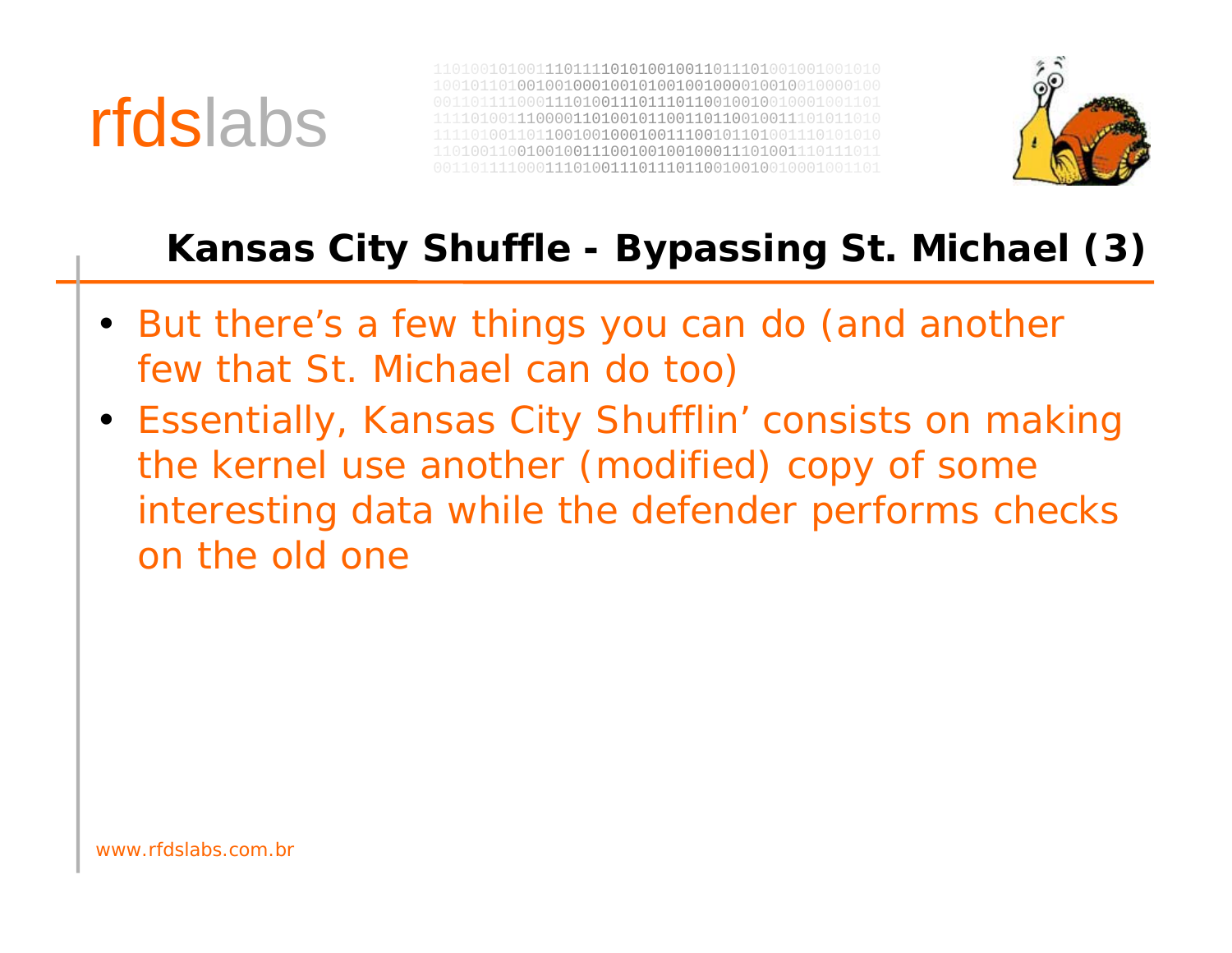![](_page_34_Picture_0.jpeg)

![](_page_34_Picture_2.jpeg)

### **Kansas City Shuffle - Bypassing St. Michael (4)**

- Trick 1: Copy the system call table and patch the proper bytes in 'system\_call' with the new address
	- This can be avoided by having St. Michael making checksums of 'system\_call' code too
- Trick 2: Copy 'system\_call' code, apply Trick 1 on it, and modified the 0x80th ID in the IDT with the newaddress
	- This can be avoided by having St. Michael storing the address of 'system\_call' too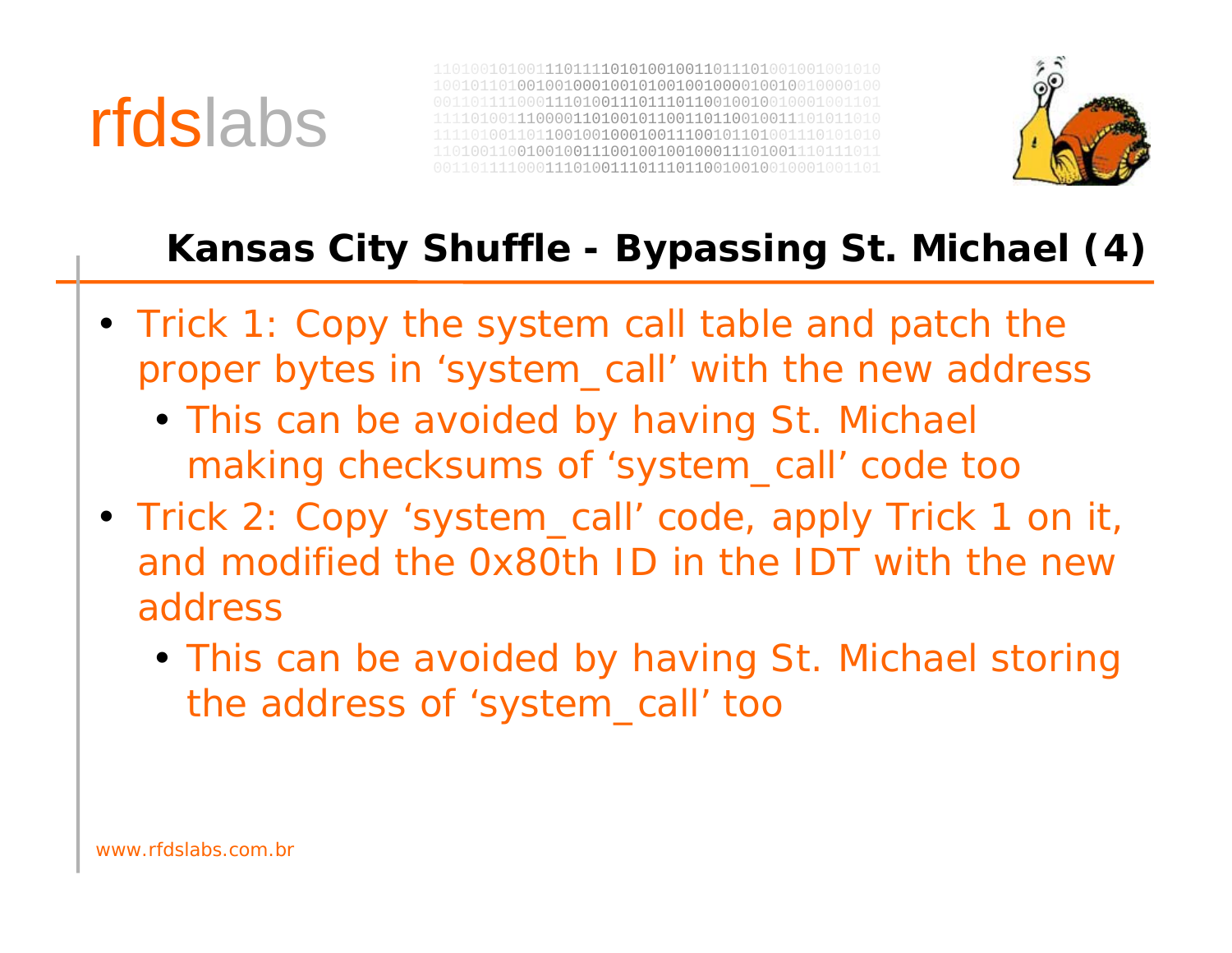![](_page_35_Picture_0.jpeg)

![](_page_35_Picture_2.jpeg)

### **Kansas City Shuffle - Bypassing St. Michael (5)**

- Trick 3 (the original Kansas City Shuffle): make <sup>a</sup> copy of the IDT, apply the Trick 2 on it, and load it on the CPU with the LIDT instruction
	- This can be avoided by having St. Michael storing the address of the IDT and always SIDT'ing to check it before applying the other checks
	- Or by using Tick-Tock ;)
		- SIDT can be run on ring3, but LIDT is ring0 only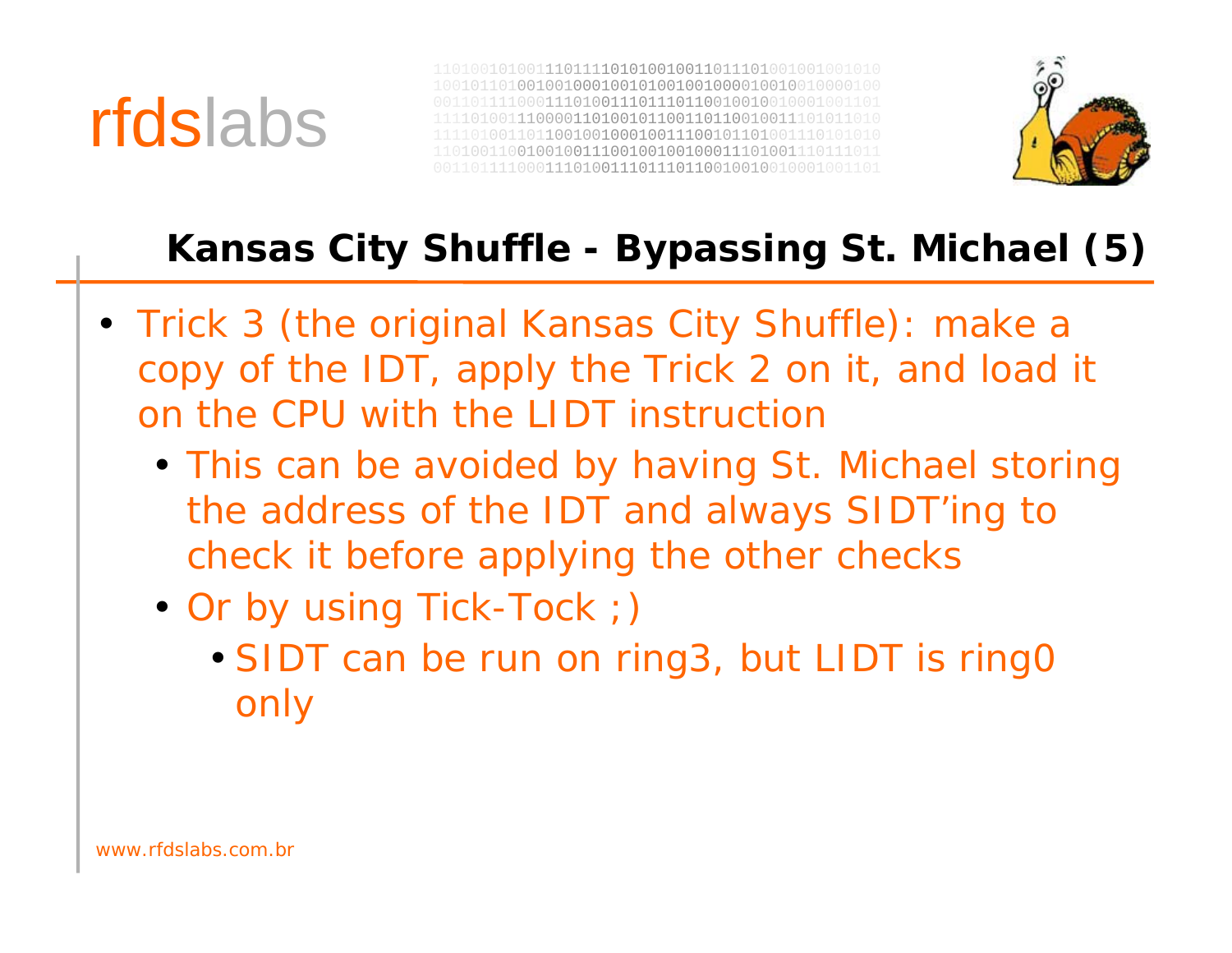# rfdslabs

0100111011110101001001101110100100100 00100100010010010010000010001001 0011101110111001001010 1100001101001011001101100100111010 110010010001001110010110100111 1101001100100100111001001001000111010011101110110011110001110011011101100100100100010100100100010

![](_page_36_Picture_2.jpeg)

### **References**

### • [1] Sony Rootkit:

http://blogs.technet.com/markrussinovich/archive/2005/10/31/sony-rootkitsand-digital-rights-management-gone-too-far.aspx

- [2] Blue Pill: www.blackhat.com/presentations/bh-usa-06/BH-US-06- Rutkowska.pdf
- [3] SubVirt: www.eecs.umich.edu/virtual/papers/king06.pdf

### • [4] PCI Rootkit:

http://www.ngssoftware.com/research/papers/Implementing\_And\_Detecting\_ A\_PCI\_Rootkit.pdf

• [5] THC's Paper: http://packetstormsecurity.org/docs/hack/LKM\_HACKING.html

#### • [6] Rootkits for download: http://packetstormsecurity.org/UNIX/penetration/rootkits/

www.rfdslabs.com.br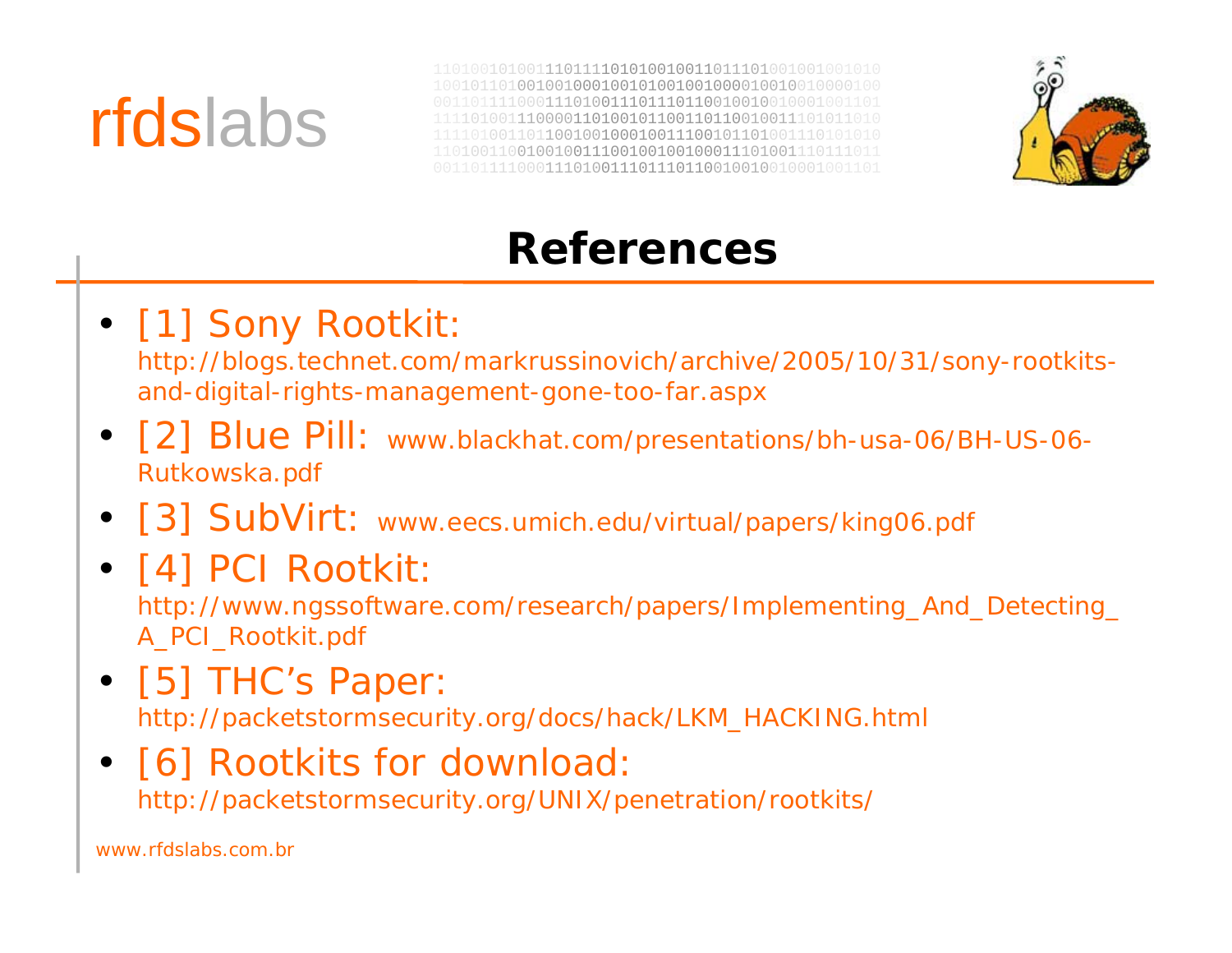![](_page_37_Picture_0.jpeg)

![](_page_37_Picture_2.jpeg)

## **References (2)**

- [7] SIDT trick (SuckIT article): http://www.phrack.org/archives/58/p58-0x07
- [8] Hook for getdents64 (and more): http://www.s0ftpj.org/bfi/dev/BFi13-dev-22
- [9] UDP Server: http://kernelnewbies.org/Simple\_UDP\_Server
- [10] File writing code (and more): http://www.linuxjournal.com/article/8110
- [11] libdisasm: http://bastard.sourceforge.net/libdisasm.html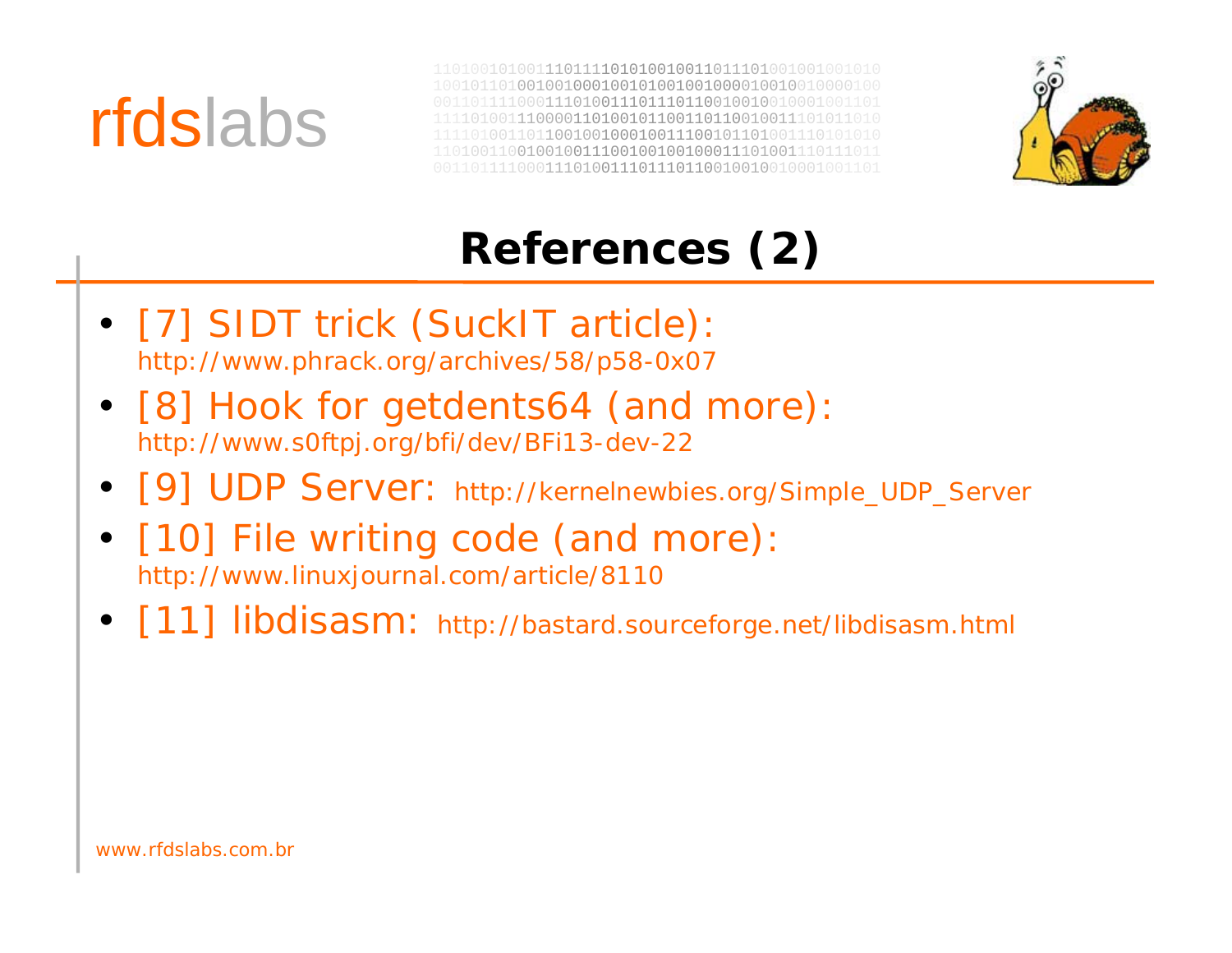![](_page_38_Picture_0.jpeg)

![](_page_38_Picture_2.jpeg)

### **Kudos**

- To H2HC III organization staff (special thx for flying me here  $\circledcirc$
- •To my friends @ rfdslabs and gotfault
- $\bullet$  To BSDaemon, for some ideas, insights and his Defcon presentation
- To the co-founder of the Golden Monkey Gods Appreciation And Praise Church, for co-founding the Golden Monkey Gods Appreciation And Praise Church
	- fr33(vUg0);
	- 53gm3nt4t1on f4ul7
- To sandimas, for discussing hacking with me uncountable times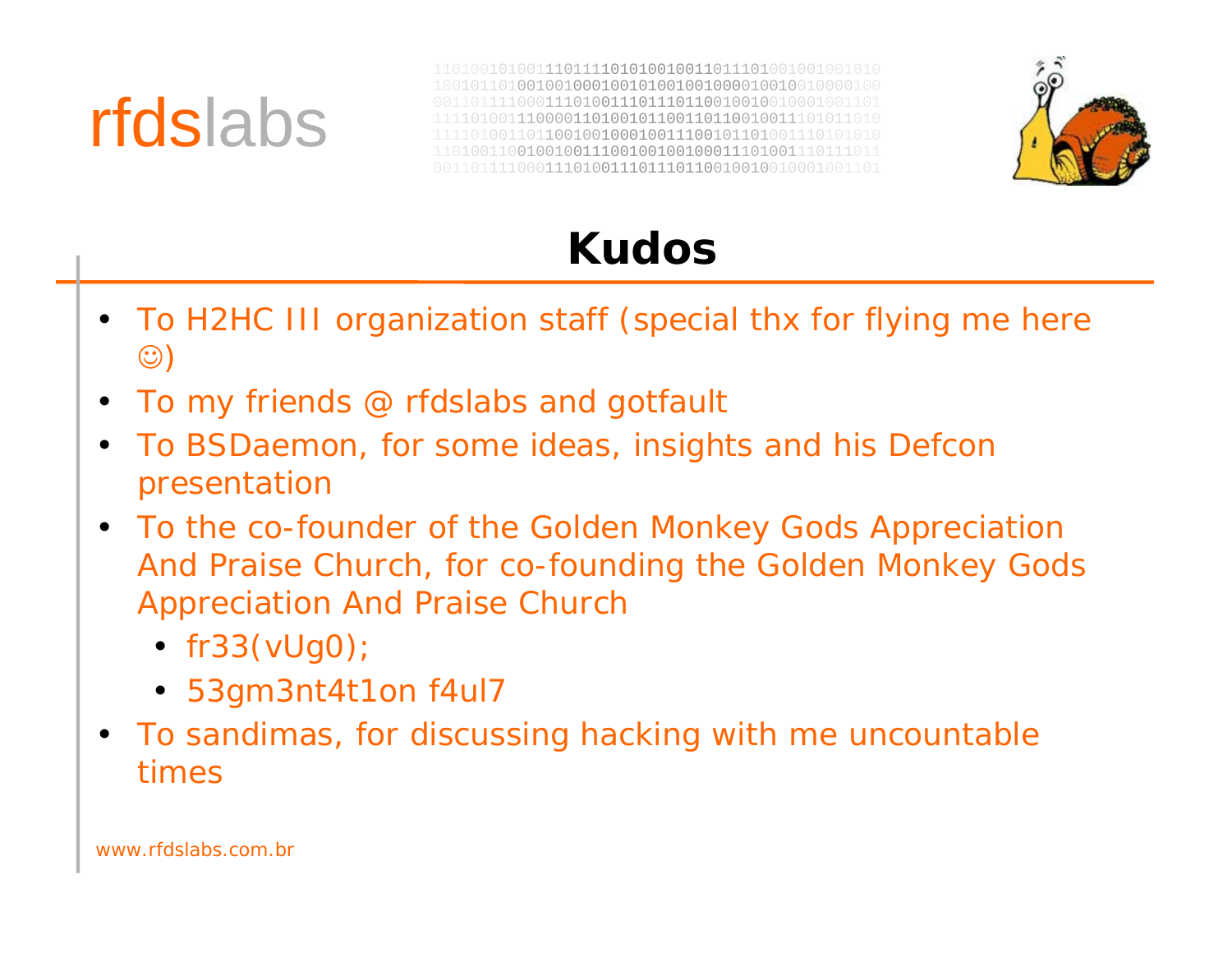## rfdslabs

 

![](_page_39_Picture_2.jpeg)

# **Questions?**

www.rfdslabs.com.br